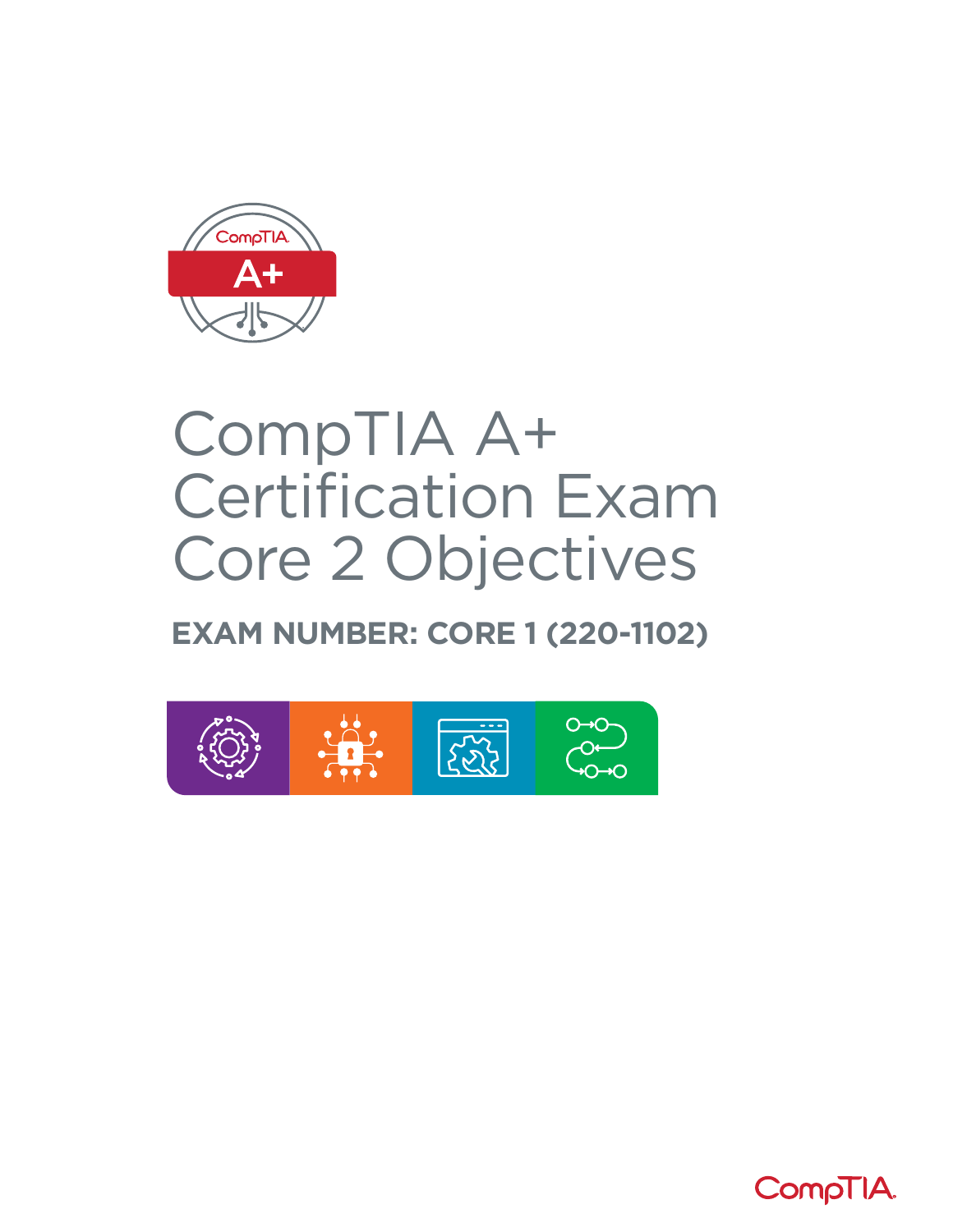# About the Exam

Candidates are encouraged to use this document to help prepare for the CompTIA A+ 220-1102 certification exam. In order to receive the CompTIA A+ certification, you must pass two exams: Core 1 (220-1101) and Core 2 (220-1102). The CompTIA A+ Core 1 (220-1101) and Core 2 (220-1102) certification exams will verify the successful candidate has the knowledge and skills required to:

- Install, configure, and maintain computer equipment, mobile devices, and software for end users
- Service components based on customer requirements
- Understand networking basics and apply basic cybersecurity methods to mitigate threats
- Properly and safely diagnose, resolve, and document common hardware and software issues
- Apply troubleshooting skills and provide customer support using appropriate communication skills
- Understand the basics of scripting, cloud technologies, virtualization, and multi-OS deployments in corporate environments

This is equivalent to 12 months of hands-on experience working in a help desk support, desktop support technician, or field service technician job role. These content examples are meant to clarify the test objectives and should not be construed as a comprehensive listing of all the content of this examination.

### **EXAM ACCREDITATION**

The CompTIA A+ Core 2 (220-1102) exam is accredited by ANSI to show compliance with the ISO 17024 standard and, as such, undergoes regular reviews and updates to the exam objectives.

### **EXAM DEVELOPMENT**

CompTIA exams result from subject-matter expert workshops and industry-wide survey results regarding the skills and knowledge required of an entry-level IT professional.

### **CompTIA AUTHORIZED MATERIALS USE POLICY**

CompTIA Certifications, LLC is not affiliated with and does not authorize, endorse, or condone utilizing any content provided by unauthorized third-party training sites (aka "brain dumps"). Individuals who utilize such materials in preparation for any CompTIA examination will have their certifications revoked and be suspended from future testing in accordance with the CompTIA Candidate Agreement. In an effort to more clearly communicate CompTIA's exam policies on use of unauthorized study materials, CompTIA directs all certification candidates to the [CompTIA Certification Exam Policies](https://www.comptia.org/testing/testing-policies-procedures/test-policies). Please review all CompTIA policies before beginning the study process for any CompTIA exam. Candidates will be required to abide by the [CompTIA Candidate Agreement](https://www.comptia.org/testing/testing-policies-procedures/test-policies/comptia-candidate-agreement). If a candidate has a question as to whether study materials are considered unauthorized (aka "brain dumps"), he/she should contact CompTIA at [examsecurity@comptia.org](mailto:examsecurity%40comptia.org?subject=) to confirm.

### **PLEASE NOTE**

The lists of examples provided in bulleted format are not exhaustive lists. Other examples of technologies, processes, or tasks pertaining to each objective may also be included on the exam, although not listed or covered in this objectives document. CompTIA is constantly reviewing the content of our exams and updating test questions to be sure our exams are current, and the security of the questions is protected. When necessary, we will publish updated exams based on existing exam objectives. Please know that all related exam preparation materials will still be valid.

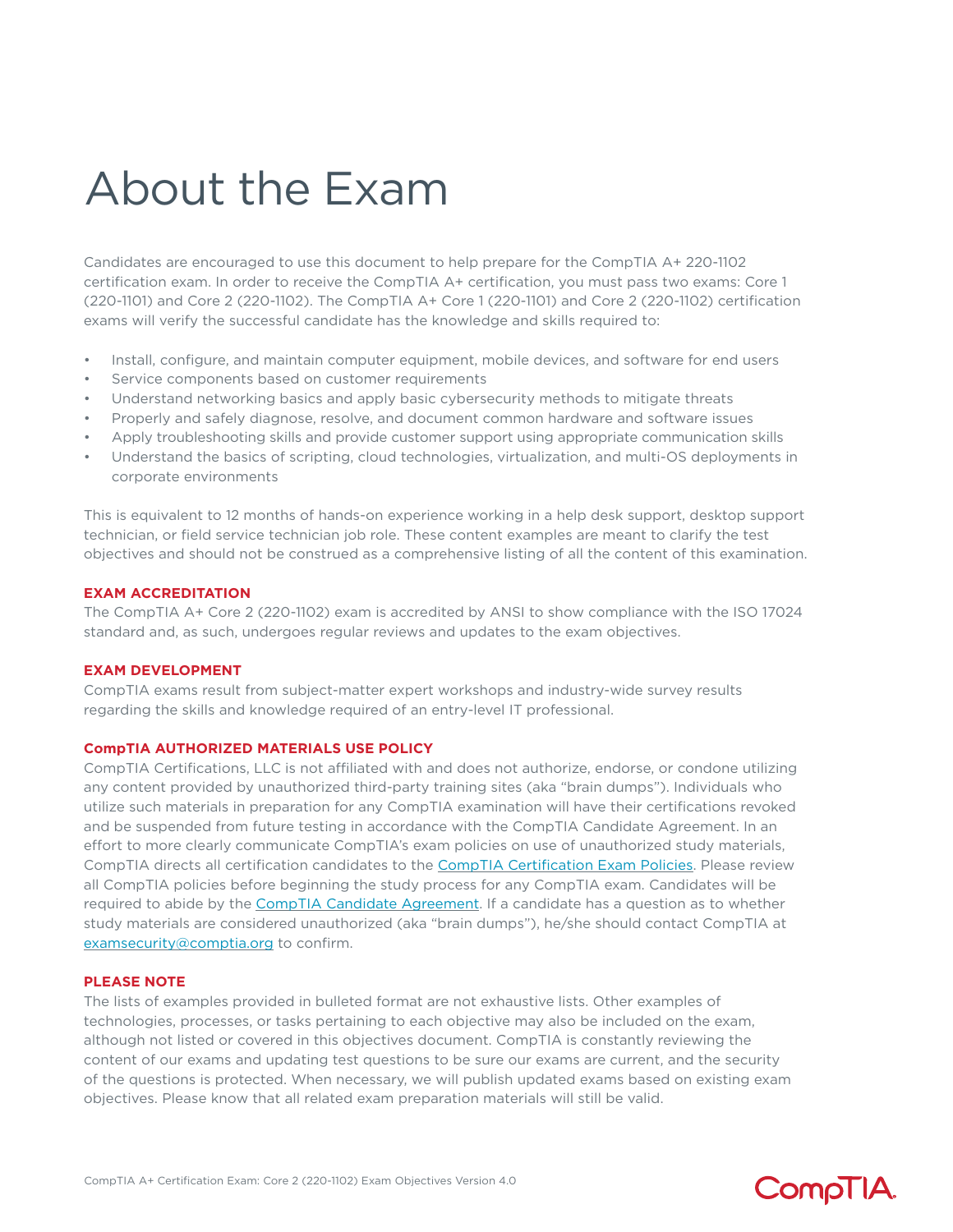### **TEST DETAILS**

| Required exam          | A+ Core 2 (220-1102)                                                                                                                       |
|------------------------|--------------------------------------------------------------------------------------------------------------------------------------------|
| Number of questions    | Maximum of 90                                                                                                                              |
| Types of questions     | Multiple-choice and performance-based                                                                                                      |
| Length of test         | 90 minutes                                                                                                                                 |
| Recommended experience | 12 months of hands-on experience in a help<br>desk support technician, desktop support<br>technician, or field service technician job role |
| Passing score          | 700 (on a scale of 100-900)                                                                                                                |

### **EXAM OBJECTIVES (DOMAINS)**

The table below lists the domains measured by this examination and the extent to which they are represented.

| <b>PERCENTAGE OF EXAMINATION</b><br><b>DOMAIN</b> |                               |      |  |
|---------------------------------------------------|-------------------------------|------|--|
|                                                   |                               |      |  |
| 1.0                                               | <b>Operating Systems</b>      | 31%  |  |
| 2.0                                               | Security                      | 25%  |  |
| 3.0                                               | Software Troubleshooting      | 22%  |  |
| 4.0                                               | <b>Operational Procedures</b> | 22%  |  |
| <b>Total</b>                                      |                               | 100% |  |

### **NOTE ON WINDOWS 11**

Versions of Microsoft® Windows® that are not end of Mainstream Support (as determined by Microsoft), up to and including Windows 11, are intended content areas of the certification. As such, objectives in which a specific version of Microsoft Windows is not indicated in the main objective title can include content related to Windows 10 and Windows 11, as it relates to the job role.

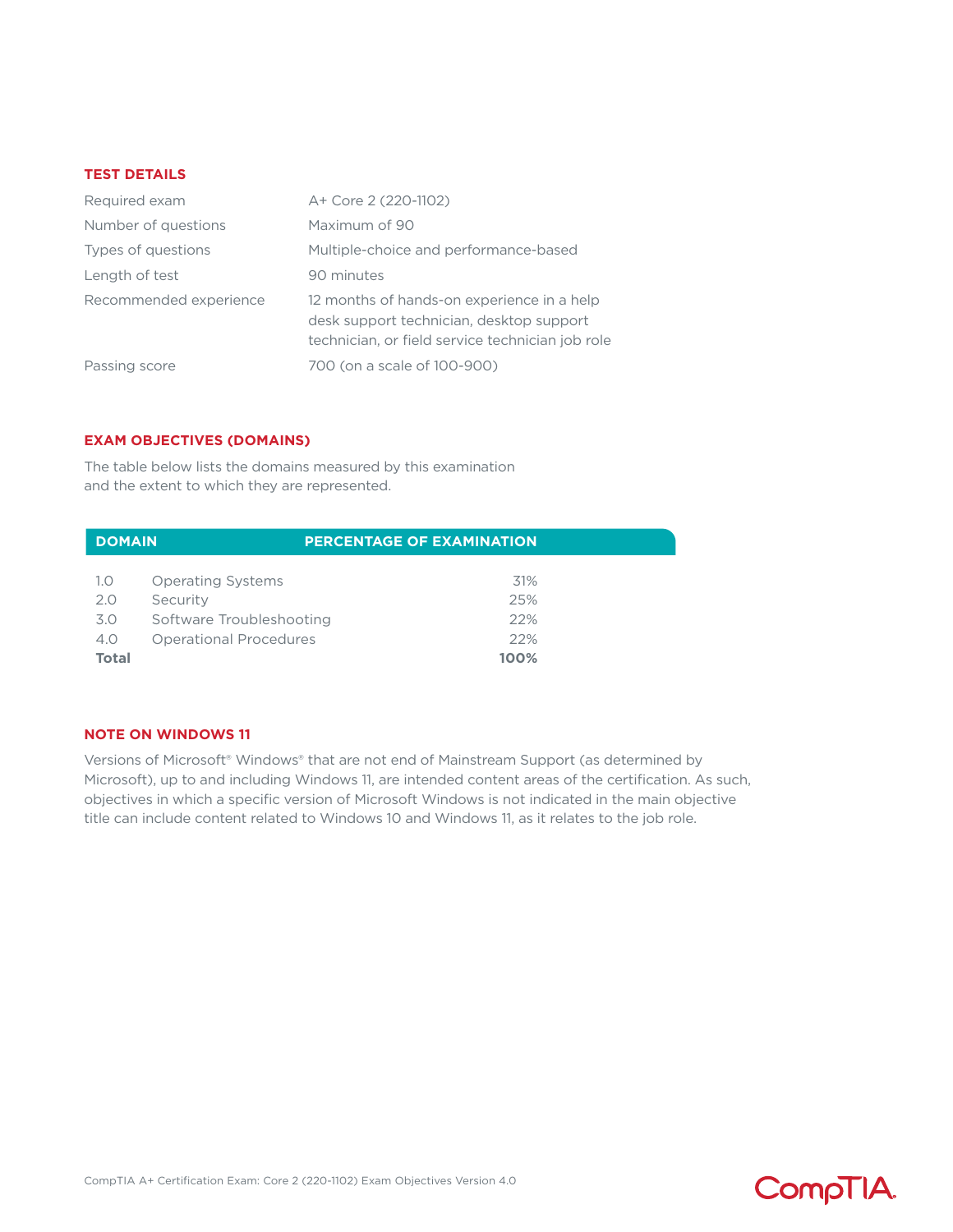

## **1.1** Identify basic features of Microsoft Windows editions.

О→О

- Windows 10 editions
	- Home
	- Pro
	- Pro for Workstations
	- Enterprise

### • Feature differences

- Domain access vs. workgroup
- Desktop styles/user interface
- Availability of Remote Desktop Protocol (RDP)
- Random-access memory (RAM) support limitations
- BitLocker
- gpedit.msc
- Upgrade paths
	- In-place upgrade

**1.2** Given a scenario, use the appropriate Microsoft command-line tool.

- Navigation
	- cd
	- dir
	- md
	- rmdir
	- Drive navigation inputs:
		- $\Box$  C: or D: or x:
- Command-line tools
	- ipconfig
	- ping
	- hostname
	- netstat
	- nslookup
	- chkdsk
	- net user
	- net use
	- tracert
	- format
- xcopy
- copy
- robocopy
- gpupdate
- gpresult
- shutdown
- sfc
- [command name] /?
- diskpart
- pathping
- winver

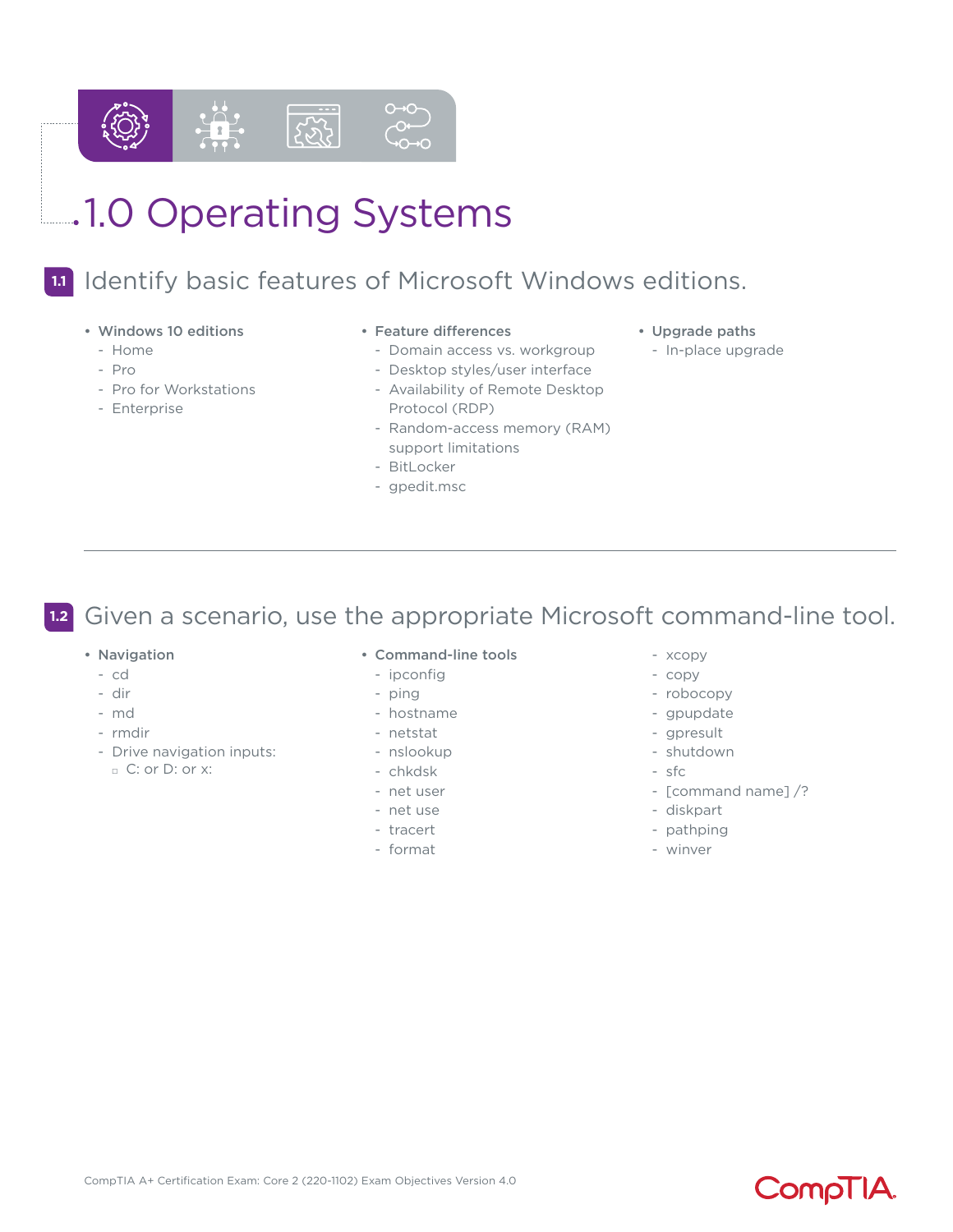### **1.3** Given a scenario, use features and tools of the Microsoft Windows 10 operating system (OS).

- Task Manager
	- Services
	- Startup
	- Performance
- Processes
- Users
- Microsoft Management Console (MMC) snap-in
	- Event Viewer (eventvwr.msc)
	- Disk Management (diskmgmt.msc)
	- Task Scheduler (taskschd.msc)
	- Device Manager (devmgmt.msc)
	- Certificate Manager (certmgr.msc)
	- Local Users and Groups (lusrmgr.msc)
	- Performance Monitor (perfmon.msc)
	- Group Policy Editor (gpedit.msc)

### • Additional tools

- System Information (msinfo32. exe)
- Resource Monitor (resmon.exe)
- System Configuration (msconfig. exe)
- Disk Cleanup (cleanmgr.exe)
- Disk Defragment (dfrgui.exe)
- Registry Editor (regedit.exe)

### **1.4** Given a scenario, use the appropriate Microsoft Windows 10 Control Panel utility.

- Internet Options
- Devices and Printers
- Programs and Features
- Network and Sharing Center
- System
- Windows Defender Firewall
- Mail
- Sound
- User Accounts
- Device Manager
- Indexing Options
- Administrative Tools
- File Explorer Options - Show hidden files
	- Hide extensions
	-
	- General options
	- View options
- Power Options
	- Hibernate
	- Power plans
	- Sleep/suspend
- Standby
- Choose what closing the lid does
- Turn on fast startup
- Universal Serial Bus (USB) selective suspend
- Ease of Access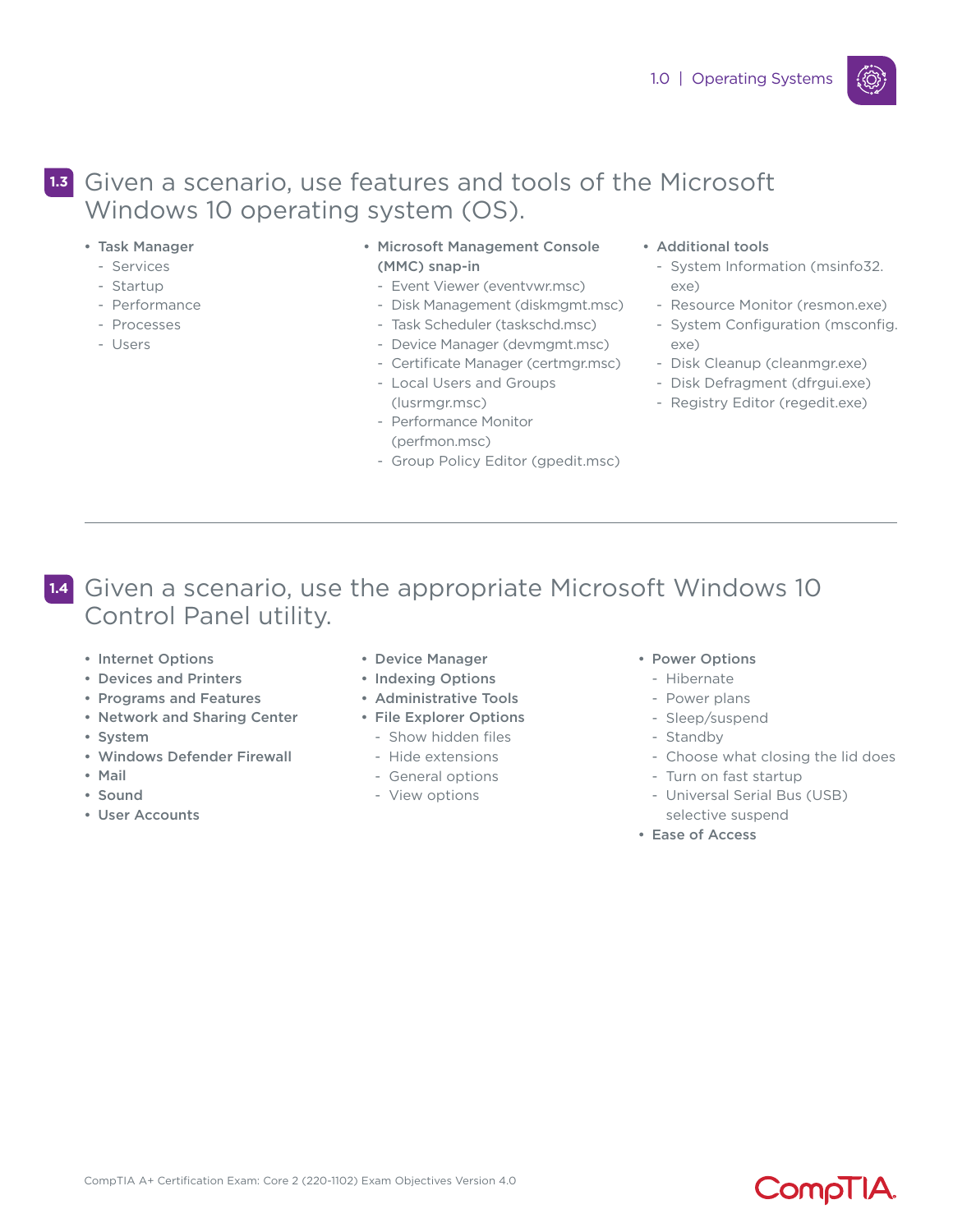## Given a scenario, use the appropriate Windows settings. **1.5**

- Time and Language
- Update and Security
- Personalization
- Apps
- Privacy
- System
- Devices
- Network and Internet
- Gaming
- Accounts

## **1.6** Given a scenario, configure Microsoft Windows networking features on a client/desktop.

- Workgroup vs. domain setup
	- Shared resources
	- Printers
	- File servers
	- Mapped drives
- Local OS firewall settings
	- Application restrictions and exceptions
	- Configuration
- Client network configuration
	- Internet Protocol (IP) addressing scheme
	- Domain Name System (DNS) settings
	- Subnet mask
	- Gateway
	- Static vs. dynamic
- Establish network connections
	- Virtual private network (VPN)
	- Wireless
	- Wired
	- Wireless wide area network (WWAN)
- Proxy settings
- Public network vs. private network
- File Explorer navigation network paths
- Metered connections and limitations

## **1.7** Given a scenario, apply application installation and configuration concepts.

- System requirements for applications
	- 32-bit vs. 64-bit dependent application requirements
	- Dedicated graphics card vs. integrated
	- Video random-access memory (VRAM) requirements
	- RAM requirements
	- Central processing unit (CPU) requirements
	- External hardware tokens
	- Storage requirements
- OS requirements for applications
	- Application to OS compatibility - 32-bit vs. 64-bit OS
- Distribution methods
	- Physical media vs. downloadable
	- ISO mountable
- Other considerations for new applications

**CompliA** 

- Impact to device
- Impact to network
- Impact to operation
- Impact to business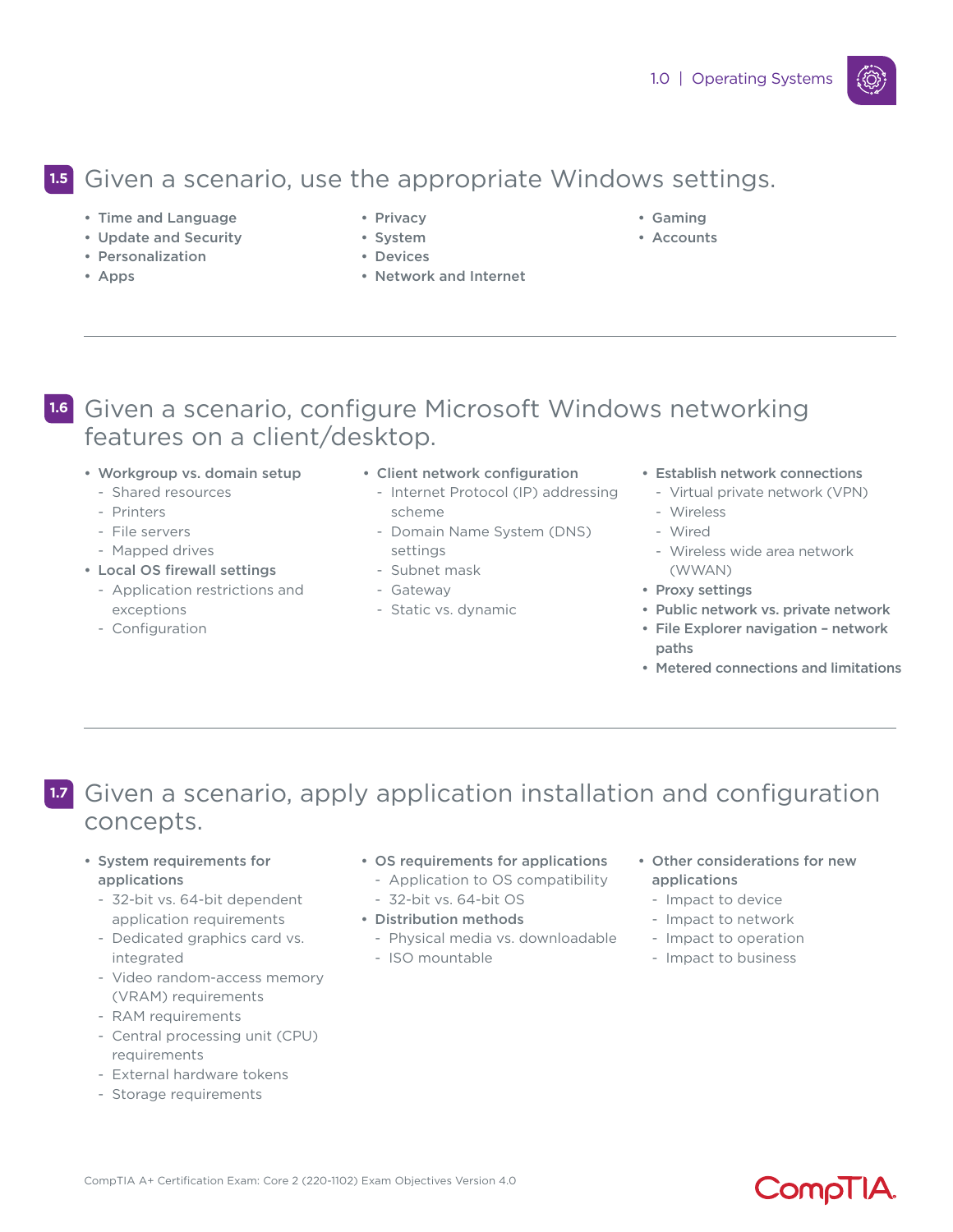## Explain common OS types and their purposes. **1.8**

- Workstation OSs
	- Windows
	- Linux
	- macOS
	- Chrome OS
- Cell phone/tablet OSs
	- iPadOS
	- iOS
	- Android

### • Various filesystem types

- New Technology File System (NTFS)
- File Allocation Table 32 (FAT32)
- Third extended filesystem (ext3)
- Fourth extended filesystem (ext4)
- Apple File System (APFS) - Extensible File Allocation Table (exFAT)
- Vendor life-cycle limitations
	- End-of-life (EOL) - Update limitations
- Compatibility concerns between OSs

- **1.9** Given a scenario, perform OS installations and upgrades in a diverse OS environment.
	- Boot methods
		- USB
		- Optical media
		- Network
		- Solid-state/flash drives
		- Internet-based
		- External/hot-swappable drive
		- Internal hard drive (partition)
- Types of installations
- Upgrade
- Recovery partition
- Clean install
- Image deployment
- Repair installation
- Remote network installation
- Other considerations
- □ Third-party drivers

### • Partitioning

- GUID [globally unique identifier] Partition Table (GPT)
- Master boot record (MBR)
- Drive format
- Upgrade considerations
	- Backup files and user preferences
	- Application and driver support/ backward compatibility

**CompliA** 

- Hardware compatibility
- Feature updates
	- Product life cycle

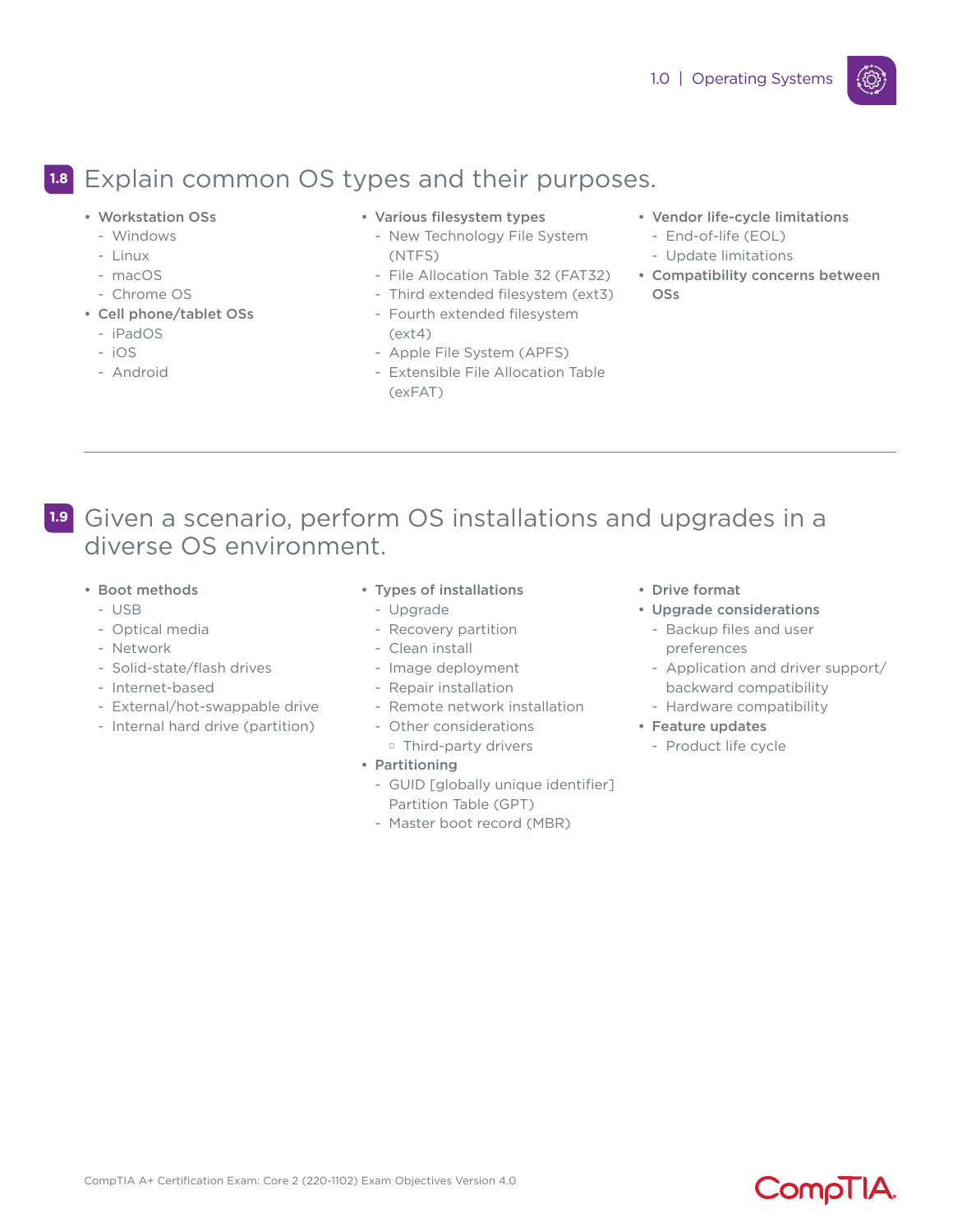## **1.10** Identify common features and tools of the macOS/desktop OS.

- Installation and uninstallation of applications
	- File types
	- M .dmg
	- $\neg$  .pkg
	- M .app
	- App Store
- Uninstallation process
- Apple ID and corporate restrictions
- Best practices
- Backups
- Antivirus
- Updates/patches
- System Preferences
	- Displays
	- Networks
	- Printers
	- Scanners
	- Privacy
	- Accessibility
	- Time Machine

### • Features

- Multiple desktops
- Mission Control
- Keychain
- Spotlight
- iCloud
- Gestures
- Finder
- Remote Disc
- Dock
- Disk Utility
- FileVault
- Terminal
- Force Quit

**1.11** Identify common features and tools of the Linux client/desktop OS.

- Common commands
	- ls
	- pwd
	- mv
	- cp
	- rm
	- chmod
	- chown
	- su/sudo
	- apt-get
	- yum
- ip - df
- grep
- ps
- man
- top
- find
- dig
- cat
- nano

### • Best practices

- Backups
- Antivirus
- Updates/patches
- Tools
	- Shell/terminal
	- Samba



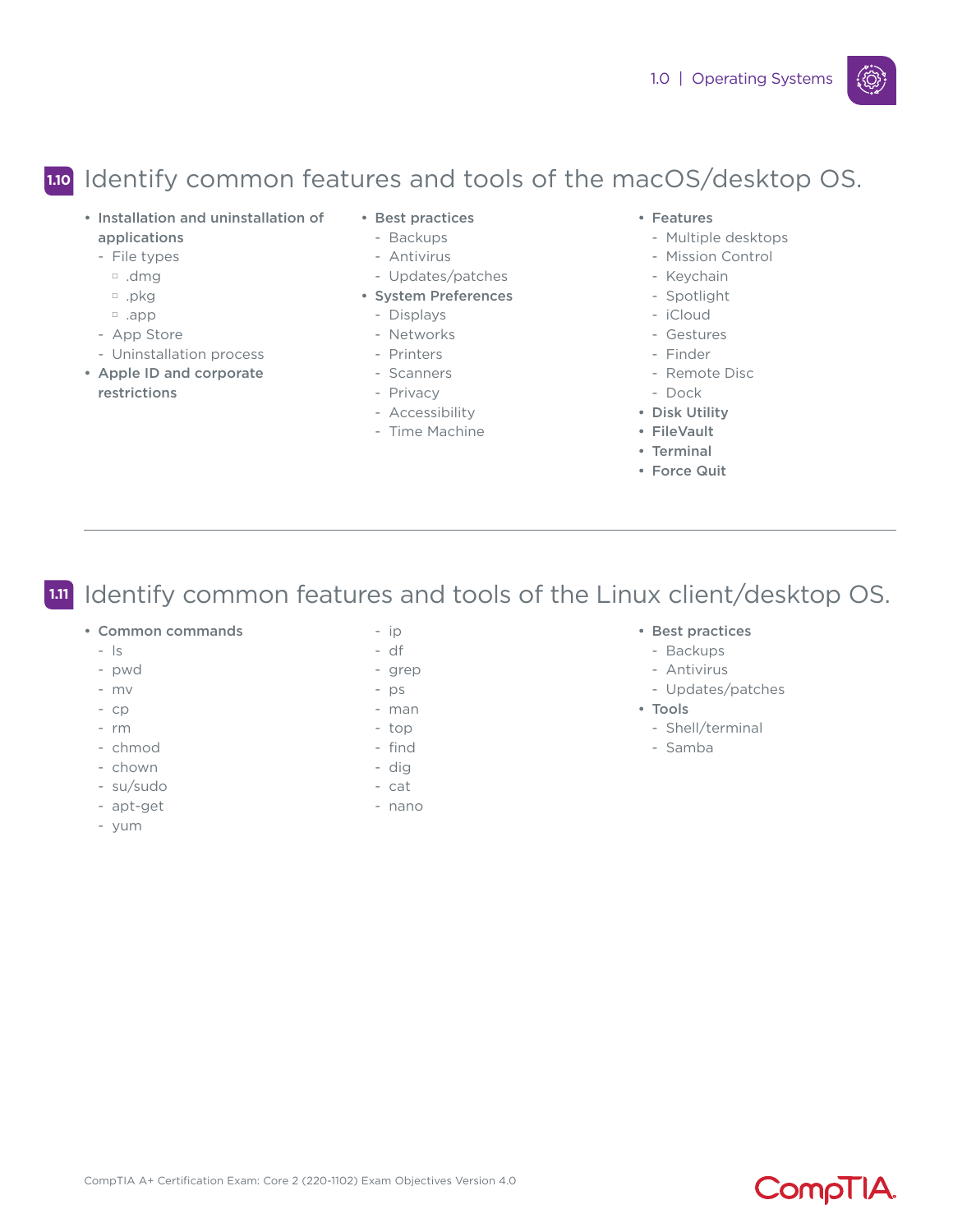

# **4.2.0 Security**

#### **2.1** Summarize various security measures and their purposes.

- Physical security
	- Access control vestibule
	- Badge reader
	- Video surveillance
	- Alarm systems
	- Motion sensors
	- Door locks
	- Equipment locks
	- Guards
	- Bollards
	- Fences
- Physical security for staff
	- Key fobs
	- Smart cards
	- Keys
	- Biometrics
- $\Box$  Retina scanner
- $\Box$  Fingerprint scanner
- M Palmprint scanner
- Lighting
- Magnetometers
- Logical security
- Principle of least privilege
- Access control lists (ACLs)
- Multifactor authentication (MFA)
- Email
- Hard token
- Soft token
- Short message service (SMS)
- Voice call
- Authenticator application
- Mobile device management (MDM)
- Active Directory
	- Login script
	- Domain
	- Group Policy/updates
	- Organizational units
- Home folder
- Folder redirection
- Security groups

- **2.2** Compare and contrast wireless security protocols and authentication methods.
	- Protocols and encryption
		- WiFi Protected Access 2 (WPA2)
		- WPA3
		- Temporal Key Integrity Protocol (TKIP)
		- Advanced Encryption Standard (AES)
- Authentication
	- Remote Authentication Dial-In User Service (RADIUS)
	- Terminal Access Controller Access-Control System (TACACS+)
- Kerberos
- Multifactor

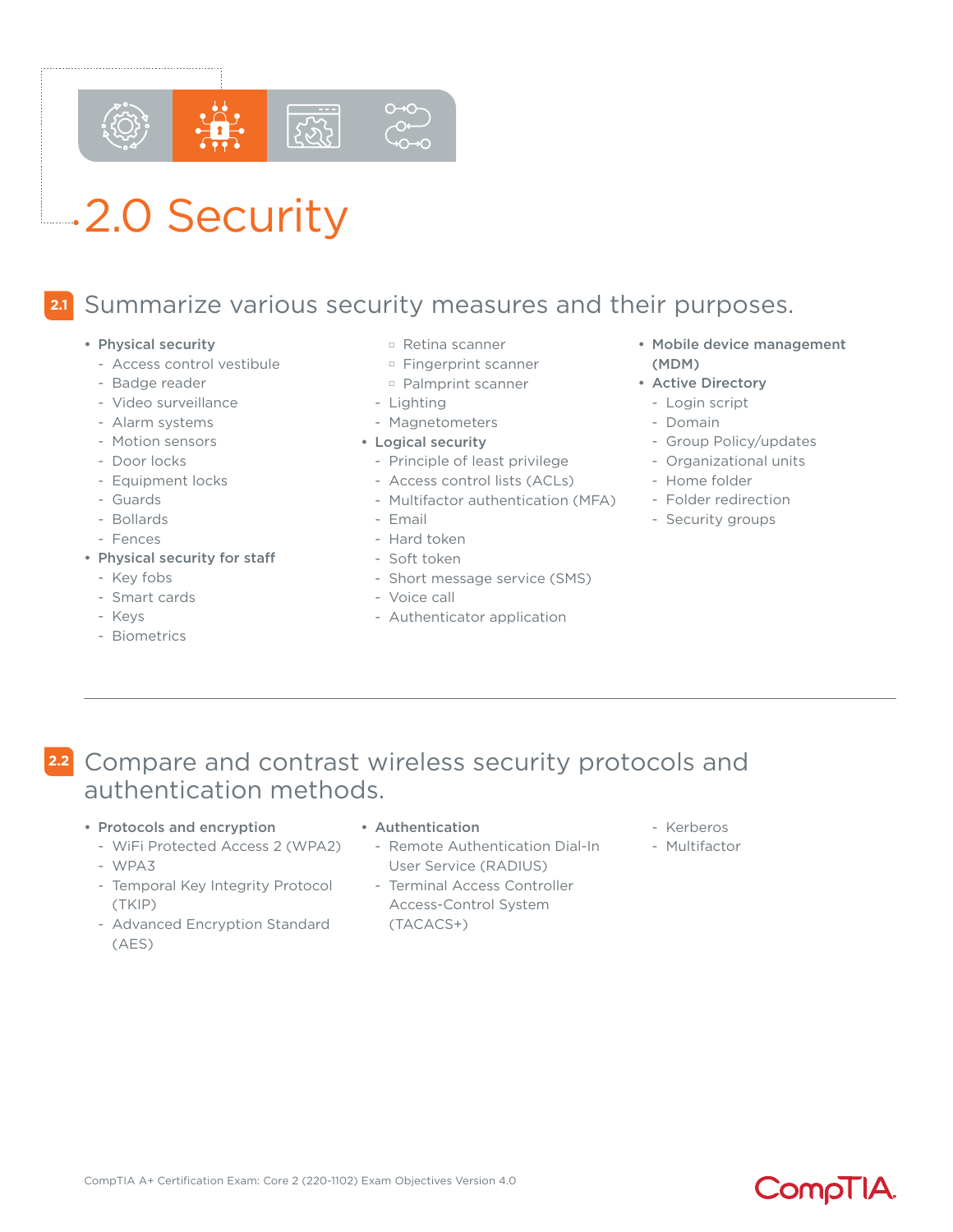

## Given a scenario, detect, remove, and prevent malware using the **2.3** appropriate tools and methods.

- Malware
	- Trojan
	- Rootkit
	- Virus
	- Spyware
	- Ransomware
	- Keylogger
	- Boot sector virus
	- Cryptominers
- Tools and methods
	- Recovery mode
- Antivirus
- Anti-malware
- Software firewalls
- Anti-phishing training
- User education regarding common threats
- OS reinstallation

## **2.4** Explain common social-engineering attacks, threats, and vulnerabilities.

- Social engineering
	- Phishing
	- Vishing
	- Shoulder surfing
	- Whaling
	- Tailgating
	- Impersonation
	- Dumpster diving
	- Evil twin

#### • Threats

- Distributed denial of service (DDoS)
- Denial of service (DoS)
- Zero-day attack
- Spoofing
- On-path attack
- Brute-force attack
- Dictionary attack
- Insider threat
- Structured Query Language (SQL) injection
- Cross-site scripting (XSS)

### • Vulnerabilities

- Non-compliant systems
- Unpatched systems
- Unprotected systems (missing antivirus/missing firewall)
- EOL OSs
- Bring your own device (BYOD)

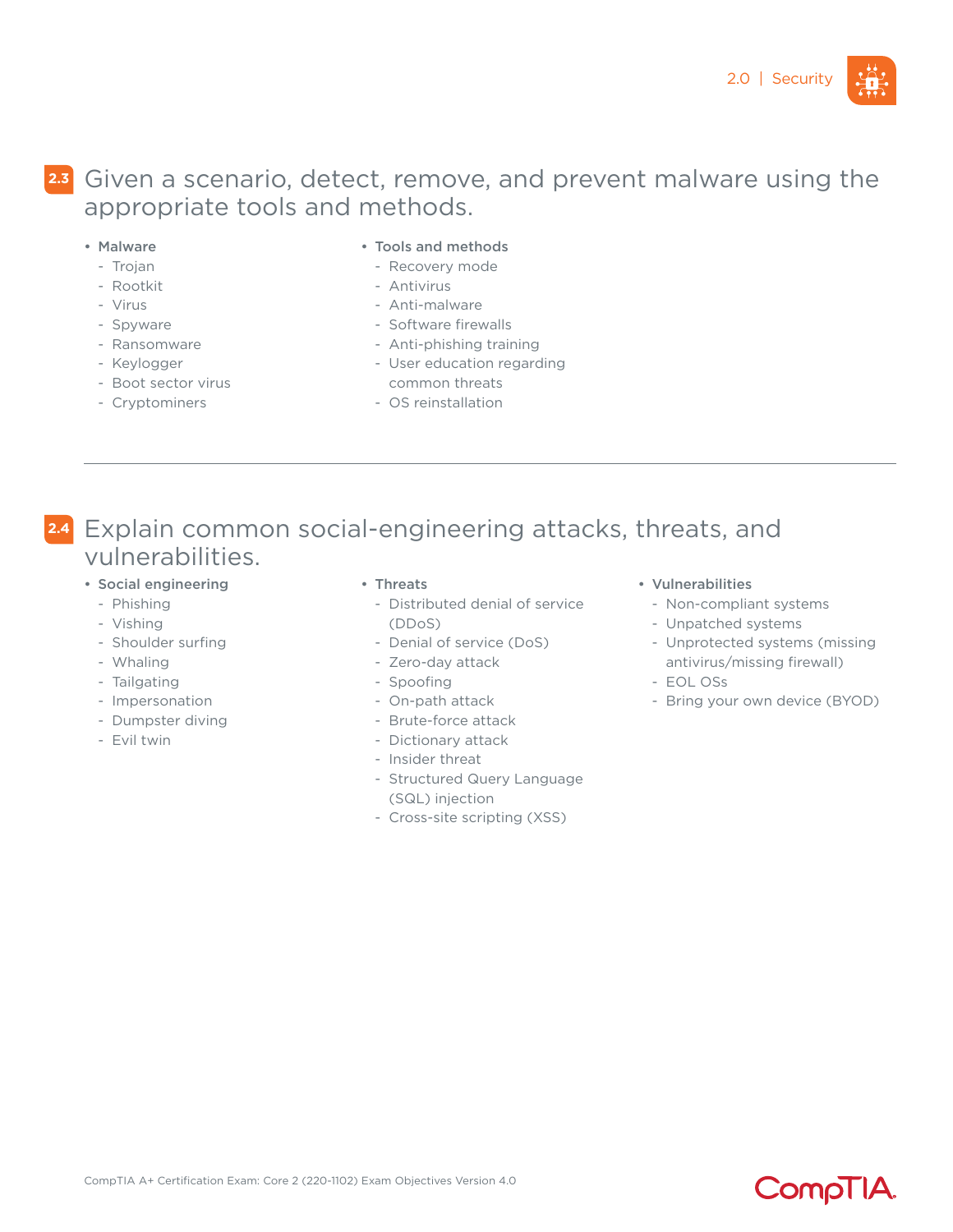

### **2.5** Given a scenario, manage and configure basic security settings in the Microsoft Windows OS.

- Defender Antivirus
- Activate/deactivate
- Updated definitions
- Firewall
	- Activate/deactivate
	- Port security
- Application security
- Users and groups
- Local vs. Microsoft account
- Standard account
- Administrator
- Guest user
- Power user
- Login OS options
	- Username and password
	- Personal identification number (PIN)
	- Fingerprint
	- Facial recognition
	- Single sign-on (SSO)
- NTFS vs. share permissions
- File and folder attributes - Inheritance
- Run as administrator vs. standard user
	- User Account Control (UAC)
- BitLocker
- BitLocker To Go
- Encrypting File System (EFS)

## Given a scenario, configure a workstation to meet best **2.6** practices for security.

- Data-at-rest encryption
- Password best practices
	- Complexity requirements
		- □ Length
		- M Character types
	- Expiration requirements
	- Basic input/output system (BIOS)/ Unified Extensible Firmware Interface (UEFI) passwords
- End-user best practices
- Use screensaver locks
- Log off when not in use
- Secure/protect critical hardware (e.g., laptops)
- Secure personally identifiable information (PII) and passwords
- Account management
	- Restrict user permissions
	- Restrict login times
	- Disable guest account
- Use failed attempts lockout
- Use timeout/screen lock
- Change default administrator's user account/password
- Disable AutoRun
- Disable AutoPlay

- **2.7** Explain common methods for securing mobile and embedded devices.
	- Screen locks
		- Facial recognition
		- PIN codes
		- Fingerprint
		- Pattern
		- Swipe
- Remote wipes
- Locator applications
- OS updates
- Device encryption
- Remote backup applications
- Failed login attempts restrictions
- Antivirus/anti-malware
- Firewalls
- Policies and procedures
- BYOD vs. corporate owned
- Profile security requirements

CompTIA

• Internet of Things (IoT)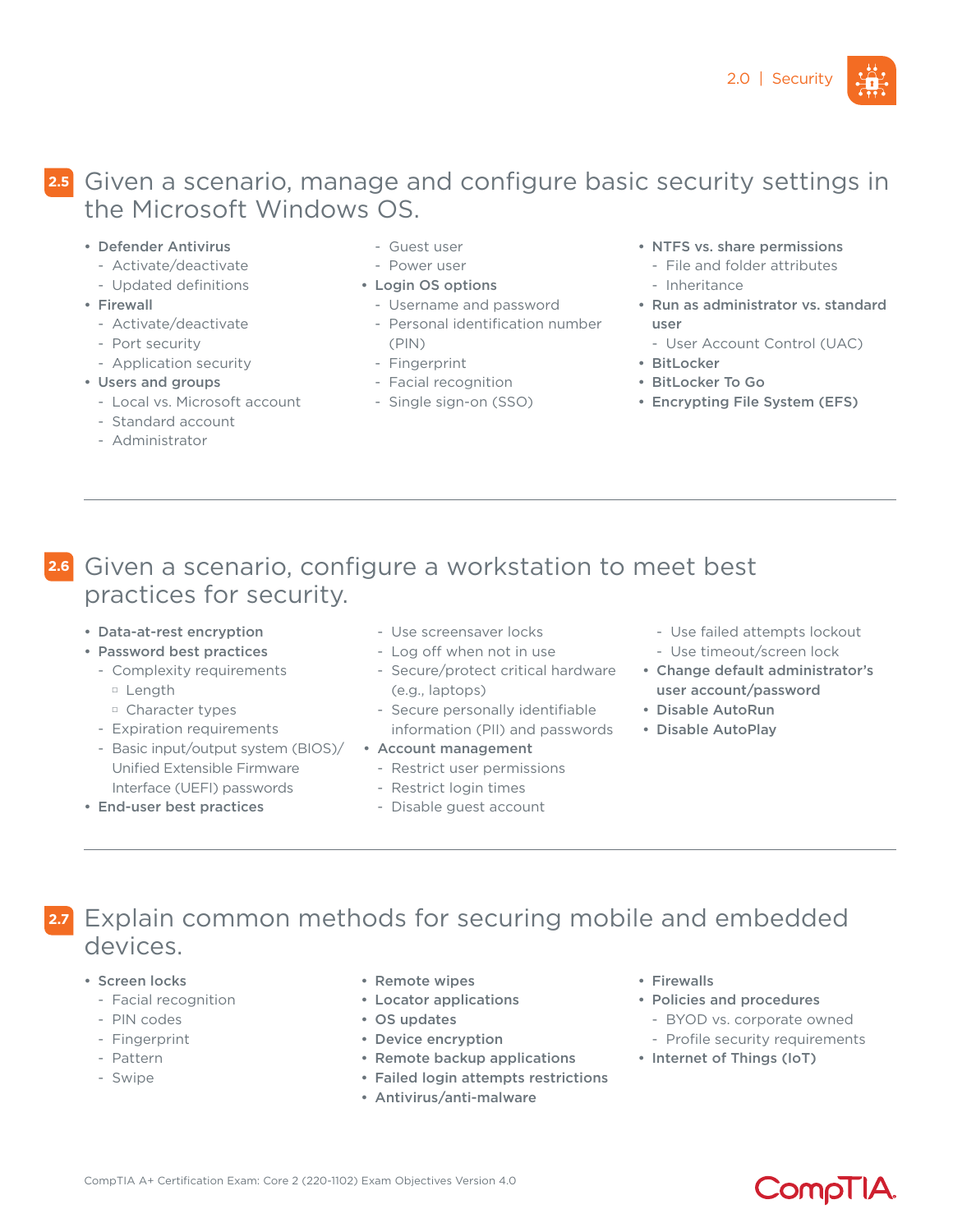### **2.8** Given a scenario, use common data destruction and disposal methods.

- Physical destruction
- Drilling
- Shredding
- Degaussing
- Incinerating
- Recycling or repurposing best practices
	- Erasing/wiping
- Low-level formatting
- Standard formatting
- Outsourcing concepts
	- Third-party vendor
	- Certification of destruction/ recycling

- **2.9** Given a scenario, configure appropriate security settings on small office/home office (SOHO) wireless and wired networks.
	- Home router settings
		- Change default passwords
		- IP filtering
		- Firmware updates
		- Content filtering
		- Physical placement/secure locations
		- Dynamic Host Configuration Protocol (DHCP) reservations
		- Static wide-area network (WAN) IP
		- Universal Plug and Play (UPnP)
		- Screened subnet
- Wireless specific
	- Changing the service set identifier (SSID)
	- Disabling SSID broadcast
	- Encryption settings
	- Disabling guest access
	- Changing channels
- Firewall settings
	- Disabling unused ports
	- Port forwarding/mapping

- **2.10** Given a scenario, install and configure browsers and relevant security settings.
	- Browser download/installation
		- Trusted sources
			- $\Box$  Hashing
		- Untrusted sources
	- Extensions and plug-ins
		- Trusted sources
		- Untrusted sources
- Password managers
- Secure connections/sites valid certificates
- Settings
	- Pop-up blocker
	- Clearing browsing data
- Clearing cache
- Private-browsing mode
- Sign-in/browser data synchronization
- Ad blockers

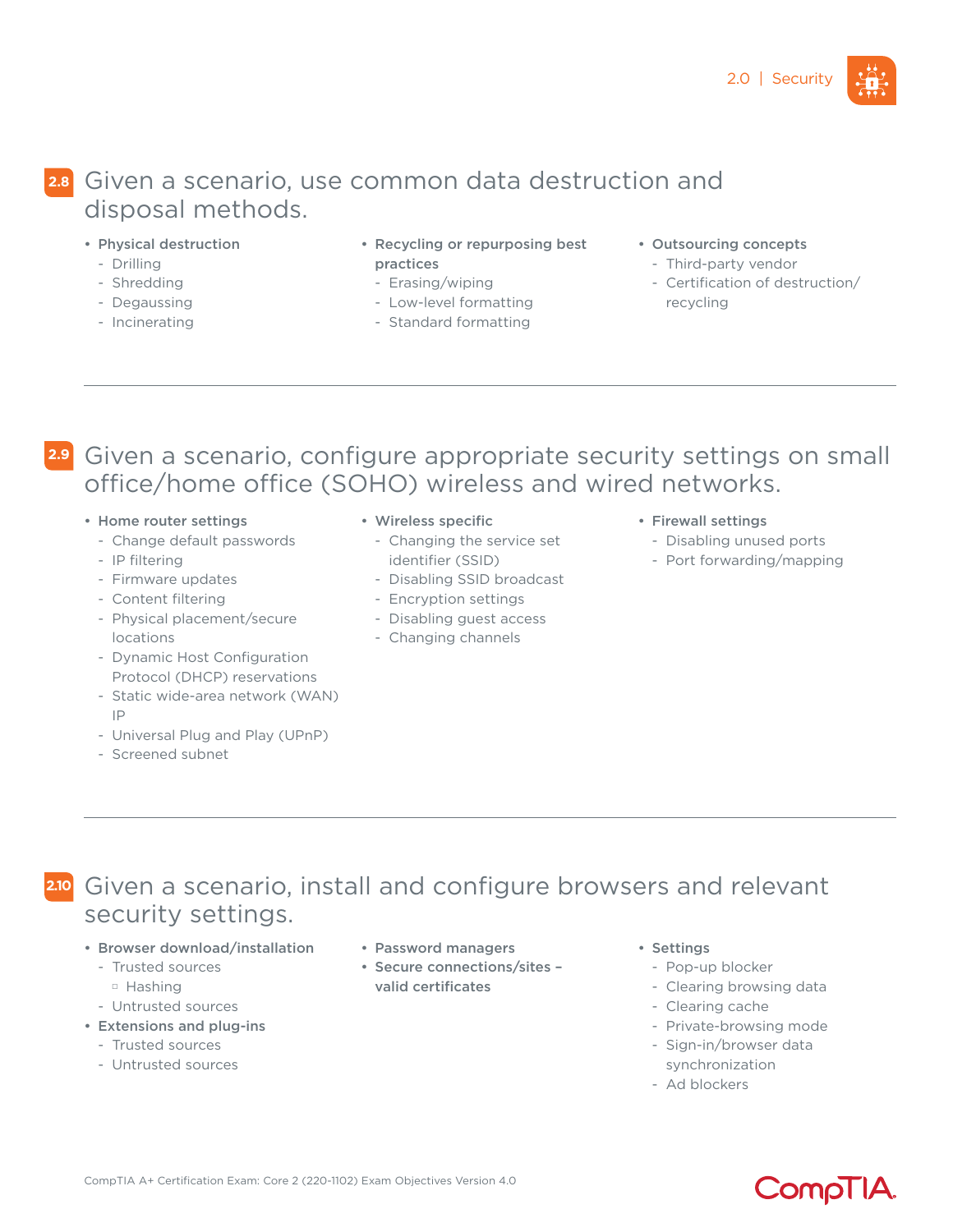

# 3.0 Software Troubleshooting

## Given a scenario, troubleshoot common Windows OS problems.

**3.1**

- Common symptoms
	- Blue screen of death (BSOD)
	- Sluggish performance
	- Boot problems
	- Frequent shutdowns
	- Services not starting
	- Applications crashing
	- Low memory warnings
	- USB controller resource warnings
	- System instability
	- No OS found
	- Slow profile load
	- Time drift

### • Common troubleshooting steps

- Reboot
- Restart services
- Uninstall/reinstall/update applications
- Add resources
- Verify requirements
- System file check
- Repair Windows
- Restore
- Reimage
- Roll back updates
- Rebuild Windows profiles

## **3.2** Given a scenario, troubleshoot common personal computer (PC) security issues.

- Common symptoms
	- Unable to access the network
	- Desktop alerts
	- False alerts regarding antivirus protection
	- Altered system or personal files M Missing/renamed files
	- Unwanted notifications within the OS
	- OS update failures
- Browser-related symptoms
	- Random/frequent pop-ups
	- Certificate warnings
	- Redirection

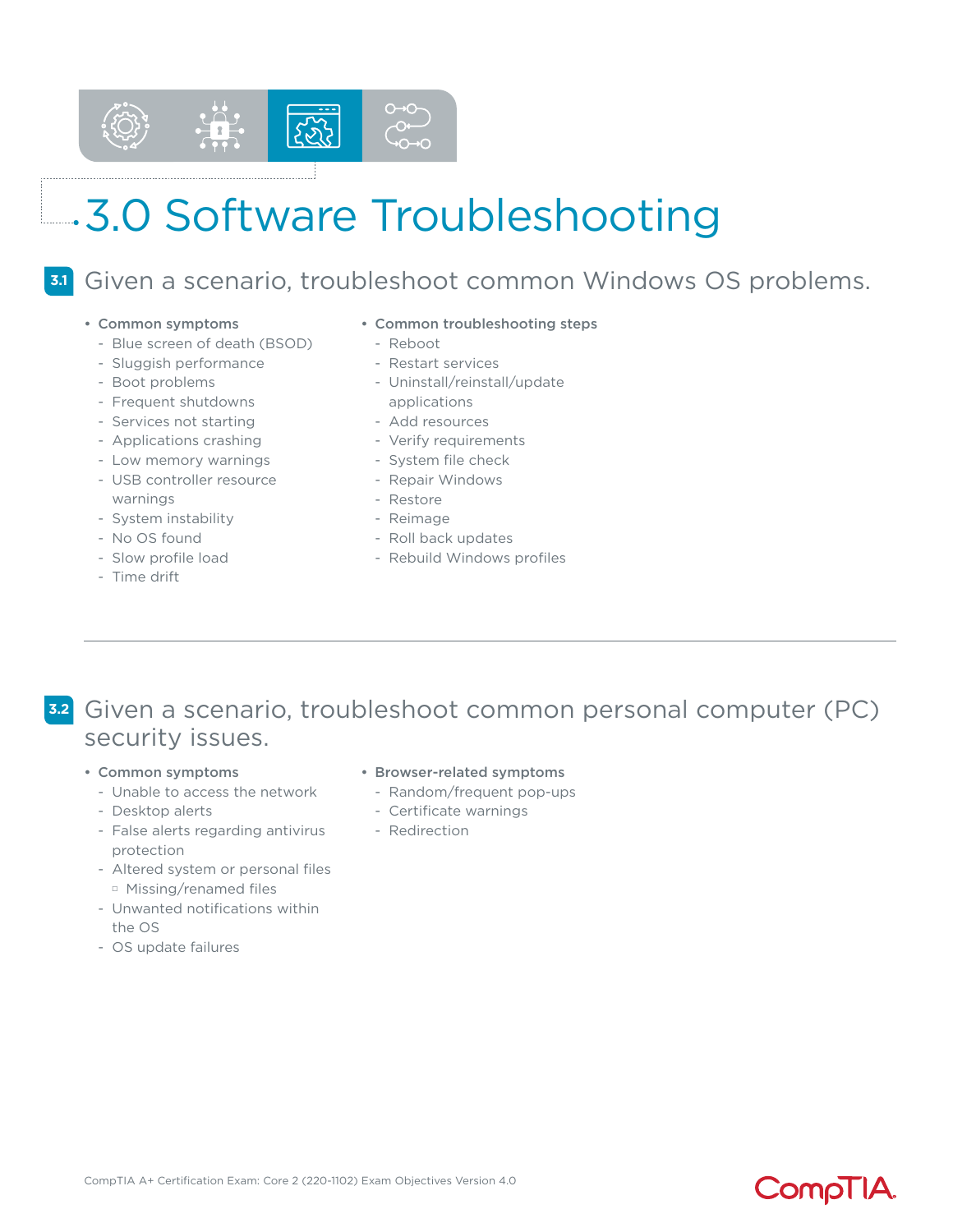

## Given a scenario, use best practice procedures for **3.3** malware removal.

- 1. Investigate and verify malware symptoms
- 2.Quarantine infected systems
- 3.Disable System Restore in Windows
- 4.Remediate infected systems

a. Update anti-malware software b.Scanning and removal

- techniques (e.g., safe mode, preinstallation environment)
- 5.Schedule scans and run updates
- 6.Enable System Restore and create a restore point in Windows
- 7. Educate the end user

## **3.4** Given a scenario, troubleshoot common mobile OS and application issues.

- Common symptoms
	- Application fails to launch
	- Application fails to close/crashes
	- Application fails to update
	- Slow to respond
	- OS fails to update
	- Battery life issues
- Randomly reboots
- Connectivity issues
	- **Bluetooth**
	- M WiFi
	- M Near-field communication
		- (NFC)
	- M AirDrop

- Screen does not autorotate

**3.5** Given a scenario, troubleshoot common mobile OS and application security issues.

### • Security concerns

- Android package (APK) source
- Developer mode
- Root access/jailbreak
- Bootleg/malicious application
	- $\Box$  Application spoofing

### • Common symptoms

- High network traffic
- Sluggish response time
- Data-usage limit notification
- Limited Internet connectivity
- No Internet connectivity
- High number of ads
- Fake security warnings
- Unexpected application behavior
- Leaked personal files/data

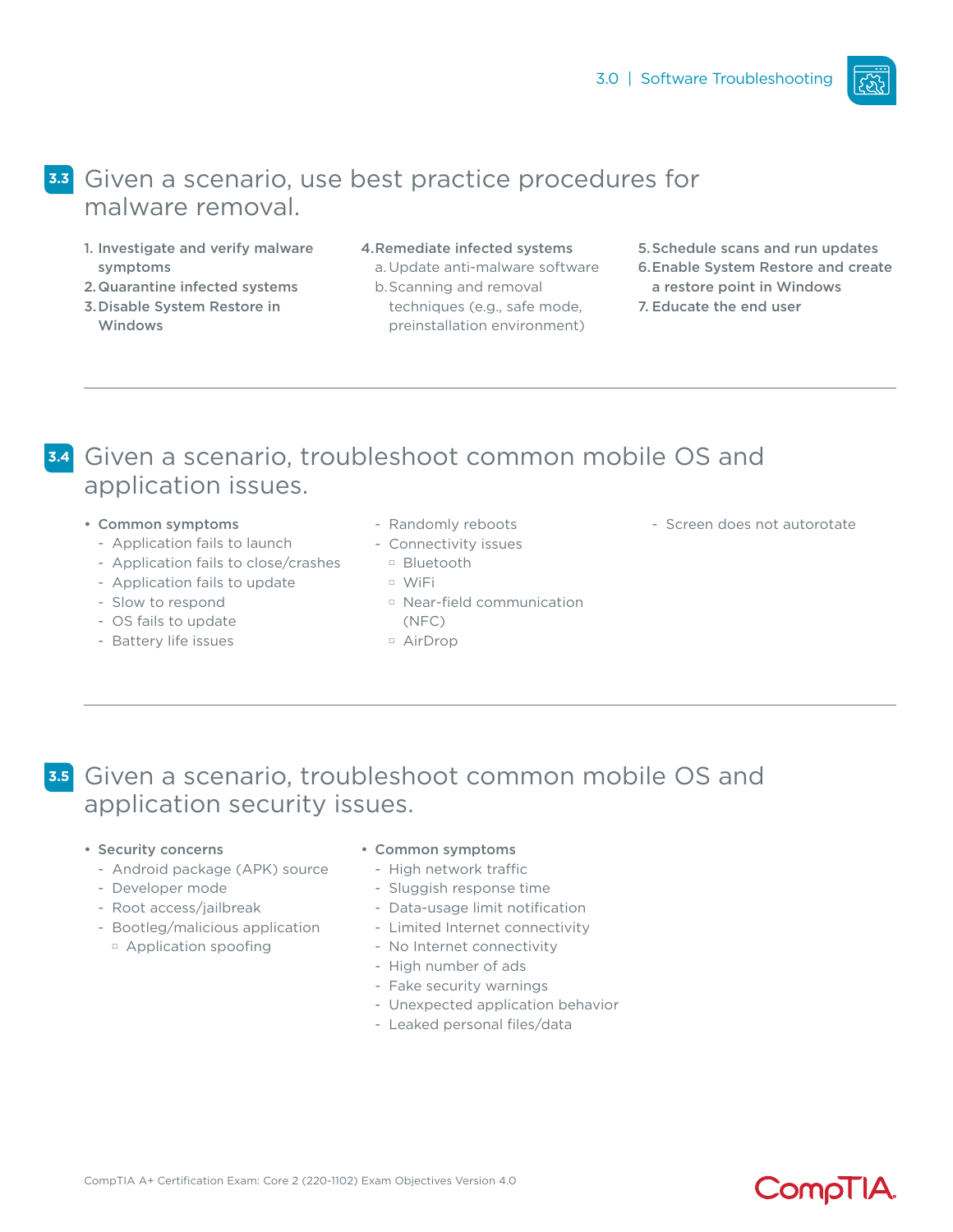

## **4.1** Given a scenario, implement best practices associated with documentation and support systems information management.

### • Ticketing systems

- User information
- Device information
- Description of problems
- Categories
- Severity
- Escalation levels
- Clear, concise written communication
	- M Problem description
	- M Progress notes
	- **Problem resolution**

### • Asset management

- Inventory lists
- Database system
- Asset tags and IDs
- Procurement life cycle
- Warranty and licensing
- Assigned users

### • Types of documents

- Acceptable use policy (AUP)
- Network topology diagram
- Regulatory compliance requirements
	- □ Splash screens
- Incident reports
- Standard operating procedures
- **Procedures for custom** installation of software package
- New-user setup checklist
- End-user termination checklist
- Knowledge base/articles

## **4.2** Explain basic change-management best practices.

- Documented business processes
	- Rollback plan
	- Sandbox testing
	- Responsible staff member
- Change management
	- Request forms
	- Purpose of the change
	- Scope of the change
	- Date and time of the change
	- Affected systems/impact
	- Risk analysis
		- $R$  Risk level
	- Change board approvals
	- End-user acceptance

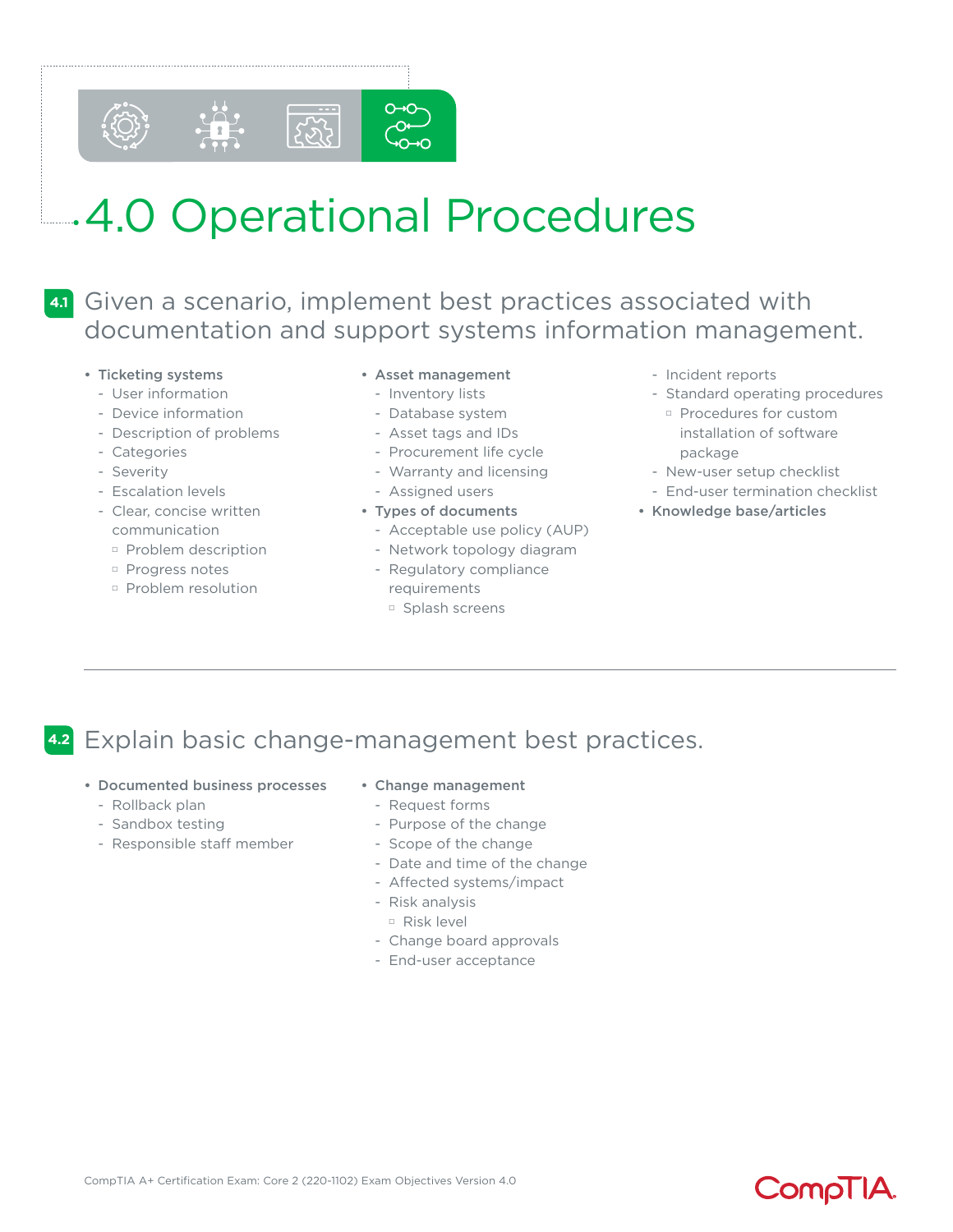

## Given a scenario, implement workstation backup and **4.3** recovery methods.

- Backup and recovery
	- Full
	- Incremental
	- Differential
	- Synthetic
- Backup testing
- Frequency
- Backup rotation schemes
	- On site vs. off site
	- Grandfather-father-son (GFS)
	- 3-2-1 backup rule

## **4.4** Given a scenario, use common safety procedures.

- Electrostatic discharge (ESD) straps
- ESD mats
- Equipment grounding
- Proper power handling
- Proper component handling and storage
- Antistatic bags
- Compliance with government regulations
- Personal safety
	- Disconnect power before repairing PC
	- Lifting techniques
	- Electrical fire safety
	- Safety goggles
	- Air filtration mask

## **4.5** Summarize environmental impacts and local environmental controls.

- Material safety data sheet (MSDS)/documentation for handling and disposal
	- Proper battery disposal
	- Proper toner disposal
	- Proper disposal of other devices and assets
- Temperature, humidity-level awareness, and proper ventilation
	- Location/equipment placement
	- Dust cleanup
	- Compressed air/vacuums
- Power surges, under-voltage events, and power failures
	- Battery backup
	- Surge suppressor

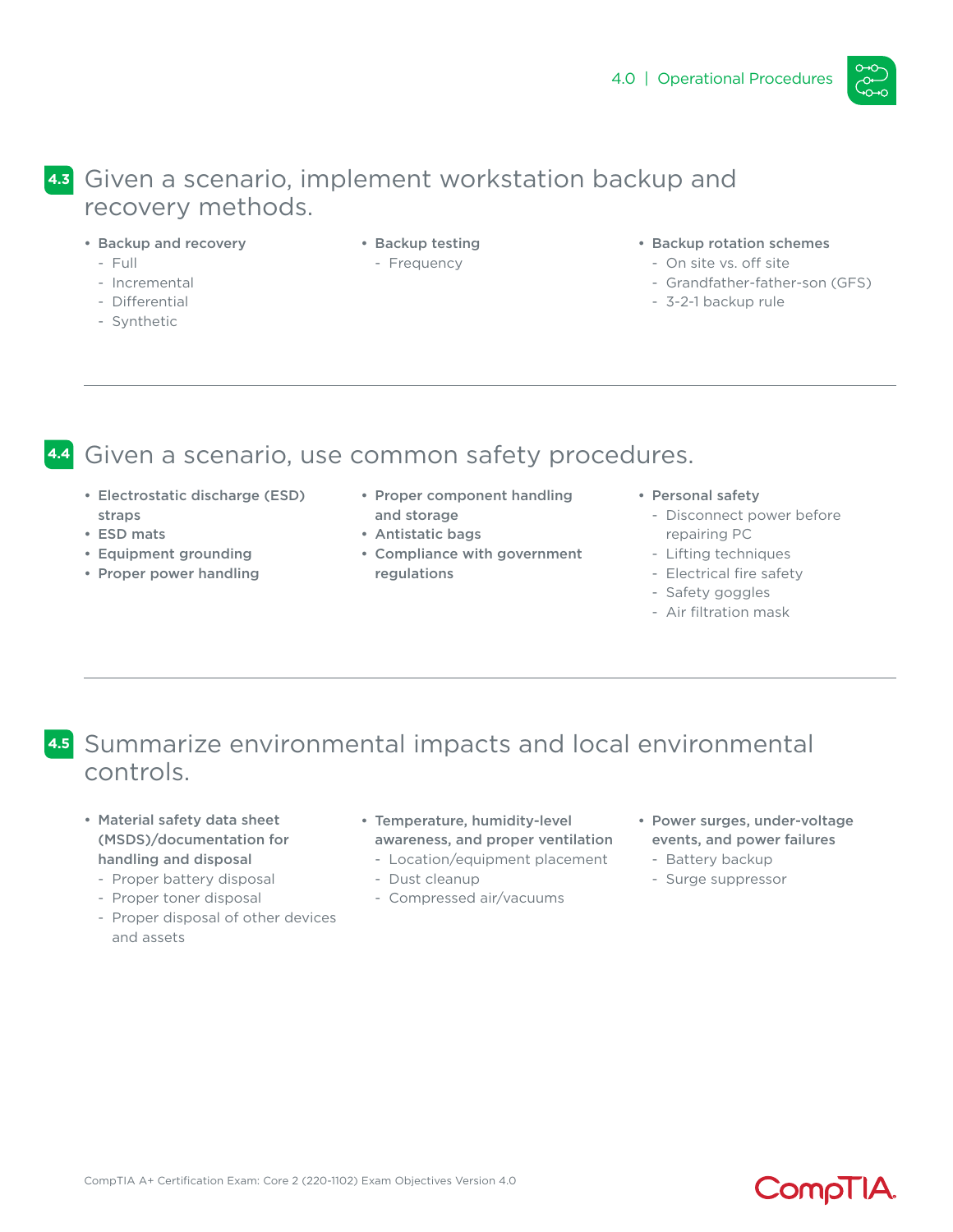

## Explain the importance of prohibited content/activity and **4.6** privacy, licensing, and policy concepts.

- Incident response
	- Chain of custody
	- Inform management/law enforcement as necessary
	- Copy of drive (data integrity and preservation)
	- Documentation of incident
- Licensing/digital rights management (DRM)/end-user license agreement (EULA)
	- Valid licenses
	- Non-expired licenses
	- Personal use license vs. corporate use license
	- Open-source license
- Regulated data
	- Credit card transactions
	- Personal government-issued information
	- PII
	- Healthcare data
	- Data retention requirements

## **4.7** Given a scenario, use proper communication techniques and professionalism.

- Professional appearance and attire
- Match the required attire of the given environment
	- $D$  Formal
	- $\Box$  Business casual
- Use proper language and avoid jargon, acronyms, and slang, when applicable
- Maintain a positive attitude/ project confidence
- Actively listen, take notes, and avoid interrupting the customer
- Be culturally sensitive
	- Use appropriate professional titles, when applicable
- Be on time (if late, contact the customer)
- Avoid distractions
	- Personal calls
	- Texting/social media sites
	- Personal interruptions
- Dealing with difficult customers or situations
	- Do not argue with customers or be defensive
	- Avoid dismissing customer problems
	- Avoid being judgmental
	- Clarify customer statements (ask open-ended questions to narrow the scope of the problem, restate the issue, or question to verify understanding)
	- Do not disclose experience via social media outlets
- Set and meet expectations/time line and communicate status with the customer
	- Offer repair/replacement options, as needed
	- Provide proper documentation on the services provided
	- Follow up with customer/user at a later date to verify satisfaction
- Deal appropriately with customers' confidential and private materials
	- Located on a computer, desktop, printer, etc.

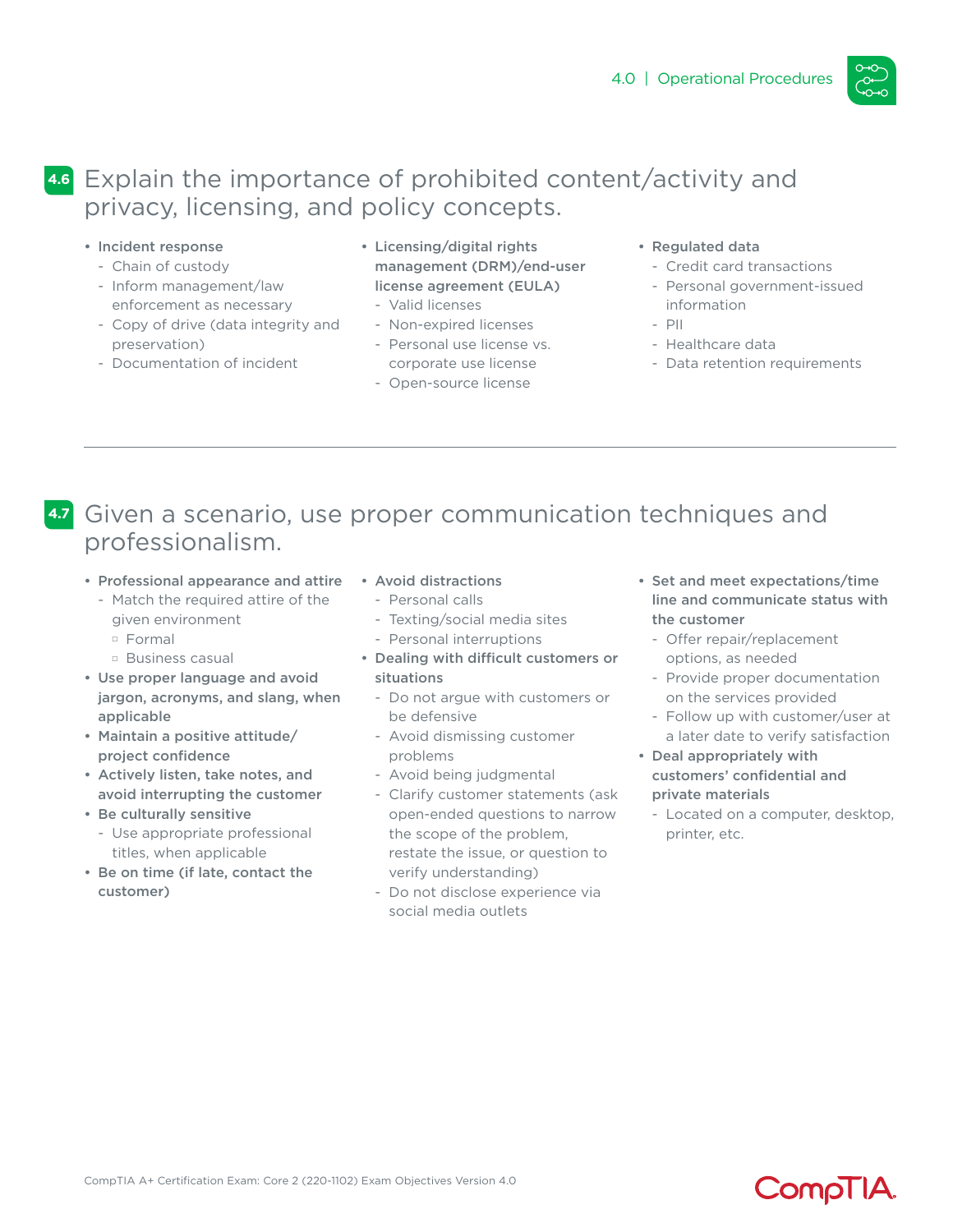

## **4.8** Identify the basics of scripting.

- Script file types
	- .bat
	- .ps1
	- .vbs
	- .sh
	- .js
	- .py

### • Use cases for scripting

- Basic automation
- Restarting machines
- Remapping network drives
- Installation of applications
- Automated backups
- Gathering of information/data

• Security considerations of each

- Initiating updates

access method

- Other considerations when using scripts
	- Unintentionally introducing malware
	- Inadvertently changing system settings
	- Browser or system crashes due to mishandling of resources

## **4.9** Given a scenario, use remote access technologies.

- Methods/tools
	- RDP
	- VPN
	- Virtual network computer (VNC)
	- Secure Shell (SSH)
	- Remote monitoring and management (RMM)
	- Microsoft Remote Assistance (MSRA)
	- Third-party tools
		- □ Screen-sharing software
		- □ Video-conferencing software
		- □ File transfer software
		- M Desktop management software

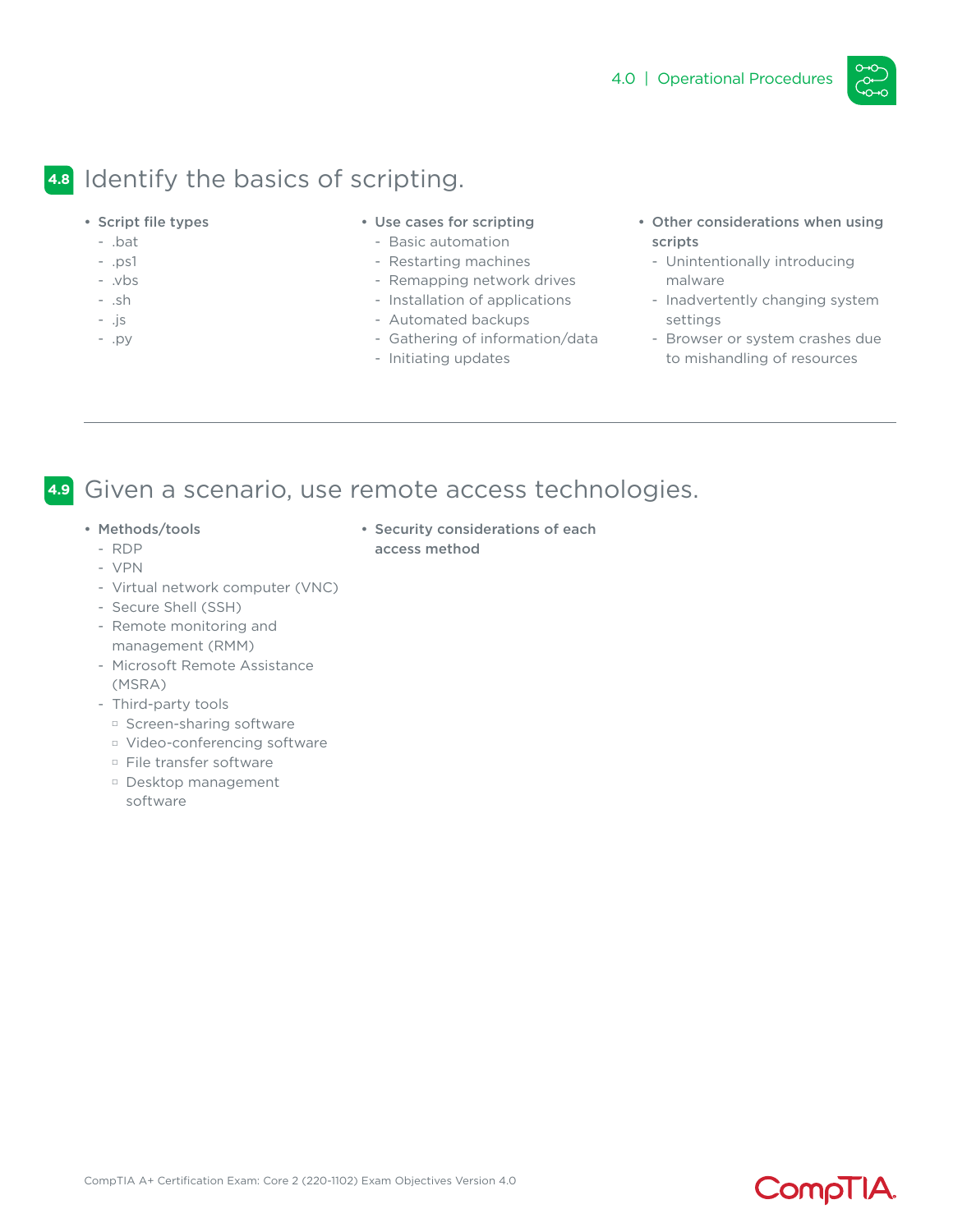## CompTIA A+ Core 2 (220-1102) Acronym List

The following is a list of acronyms that appear on the CompTIA A+ Core 2 (220-1102) exam. Candidates are encouraged to review the complete list and attain a working knowledge of all listed acronyms as part of a comprehensive exam preparation program.

| <b>Acronym</b> | <b>Definition</b>                       | <b>Acronym</b> | <b>Definition</b>                                  |
|----------------|-----------------------------------------|----------------|----------------------------------------------------|
| <b>AAA</b>     | Authentication, Authorization, and      | <b>DHCP</b>    | Dynamic Host Configuration Protocol                |
|                | Accounting                              | <b>DIMM</b>    | Dual Inline Memory Module                          |
| AC             | Alternating Current                     | <b>DKIM</b>    | DomainKeys Identified Mail                         |
| <b>ACL</b>     | <b>Access Control List</b>              | <b>DMA</b>     | <b>Direct Memory Access</b>                        |
| ADF            | Automatic Document Feeder               | <b>DMARC</b>   | Domain-based Message Authentication,               |
| <b>AES</b>     | <b>Advanced Encryption Standard</b>     |                | Reporting, and Conformance                         |
| AP             | <b>Access Point</b>                     | <b>DNS</b>     | Domain Name System                                 |
| <b>APFS</b>    | Apple File System                       | <b>DoS</b>     | Denial of Service                                  |
| <b>APIPA</b>   | Automatic Private Internet Protocol     | <b>DRAM</b>    | Dynamic Random-Access Memory                       |
|                | Addressing                              | <b>DRM</b>     | Digital Rights Management                          |
| <b>APK</b>     | Android Package                         | <b>DSL</b>     | Digital Subscriber Line                            |
| <b>ARM</b>     | Advanced RISC [Reduced Instruction Set  | <b>DVI</b>     | Digital Visual Interface                           |
|                | Computer] Machine                       | $DVI-D$        | Digital Visual Interface-Digital                   |
| <b>ARP</b>     | <b>Address Resolution Protocol</b>      | ECC            | <b>Error Correcting Code</b>                       |
| <b>ATA</b>     | Advanced Technology Attachment          | <b>EFS</b>     | Encrypting File System                             |
| <b>ATM</b>     | Asynchronous Transfer Mode              | EMI            | Electromagnetic Interference                       |
| <b>ATX</b>     | Advanced Technology Extended            | EOL            | End-of-Life                                        |
| AUP            | Acceptable Use Policy                   | eSATA          | External Serial Advanced Technology                |
| <b>BIOS</b>    | Basic Input/Output System               |                | Attachment                                         |
| <b>BSOD</b>    | Blue Screen of Death                    | <b>ESD</b>     | Electrostatic Discharge                            |
| <b>BYOD</b>    | Bring Your Own Device                   | <b>EULA</b>    | End-User License Agreement                         |
| <b>CAPTCHA</b> | Completely Automated Public Turing Test | exFAT          | Extensible File Allocation Table                   |
|                | to Tell Computers and Humans Apart      | ext            | Extended File System                               |
| CD             | <b>Compact Disc</b>                     | <b>FAT</b>     | File Allocation Table                              |
| <b>CDFS</b>    | Compact Disc File System                | FAT12          | 12-bit File Allocation Table                       |
| CDMA           | <b>Code-Division Multiple Access</b>    | FAT16          | 16-bit File Allocation Table                       |
| CERT           | Computer Emergency Response Team        | FAT32          | 32-bit File Allocation Table                       |
| <b>CIFS</b>    | Common Internet File System             | <b>FSB</b>     | Front-Side Bus                                     |
| <b>CMD</b>     | <b>Command Prompt</b>                   | <b>FTP</b>     | File Transfer Protocol                             |
| CMOS           | Complementary Metal-Oxide               | <b>GFS</b>     | Grandfather-Father-Son                             |
|                | Semiconductor                           | GPS            | <b>Global Positioning System</b>                   |
| CPU            | <b>Central Processing Unit</b>          | GPT            | <b>GUID [Globally Unique Identifier] Partition</b> |
| CRL            | <b>Certificate Revocation List</b>      |                | Table                                              |
| DC             | Direct Current                          | GPU            | <b>Graphics Processing Unit</b>                    |
| <b>DDoS</b>    | Distributed Denial of Service           | <b>GSM</b>     | Global System for Mobile Communications            |
| <b>DDR</b>     | Double Data Rate                        | GUI            | <b>Graphical User Interface</b>                    |

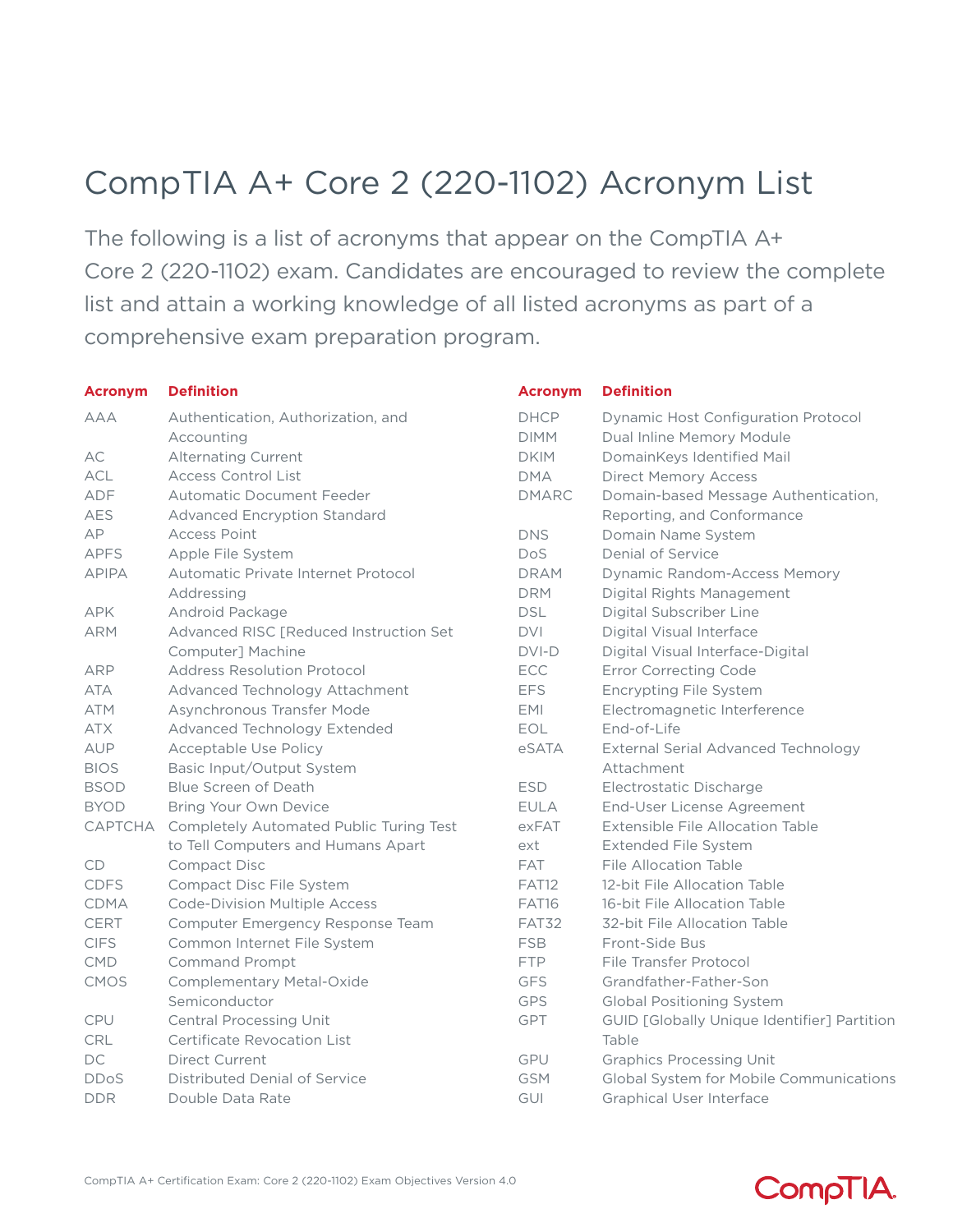| <b>Acronym</b> | <b>Definition</b>                         | <b>Acronym</b> | <b>Definition</b>                          |  |
|----------------|-------------------------------------------|----------------|--------------------------------------------|--|
| <b>GUID</b>    | Globally Unique Identifier                | MOU            | Memorandum of Understanding                |  |
| <b>HAL</b>     | Hardware Abstraction Layer                | <b>MSDS</b>    | Material Safety Data Sheet                 |  |
| <b>HAV</b>     | Hardware-assisted Virtualization          | <b>MSRA</b>    | Microsoft Remote Assistance                |  |
| <b>HCL</b>     | Hardware Compatibility List               | <b>MX</b>      | Mail Exchange                              |  |
| <b>HDCP</b>    | High-bandwidth Digital Content Protection | <b>NAC</b>     | Network Access Control                     |  |
| <b>HDD</b>     | <b>Hard Disk Drive</b>                    | <b>NAT</b>     | Network Address Translation                |  |
| <b>HDMI</b>    | High-Definition Multimedia Interface      | <b>NDA</b>     | Non-disclosure Agreement                   |  |
| <b>HSM</b>     | Hardware Security Module                  | <b>NetBIOS</b> | Networked Basic Input/Output System        |  |
| <b>HTML</b>    | Hypertext Markup Language                 | <b>NetBT</b>   | NetBIOS over TCP/IP [Transmission Control] |  |
| <b>HTTP</b>    | <b>Hypertext Transfer Protocol</b>        |                | Protocol/Internet Protocol]                |  |
| <b>HTTPS</b>   | <b>Hypertext Transfer Protocol Secure</b> | <b>NFC</b>     | Near-field Communication                   |  |
| 1/O            | Input/Output                              | <b>NFS</b>     | Network File System                        |  |
| laaS           | Infrastructure as a Service               | <b>NIC</b>     | Network Interface Card                     |  |
| <b>ICR</b>     | Intelligent Character Recognition         | <b>NTFS</b>    | New Technology File System                 |  |
| IDE            | <b>Integrated Drive Electronics</b>       | <b>NVMe</b>    | Non-volatile Memory Express                |  |
| IDS            | Intrusion Detection System                | <b>OCR</b>     | <b>Optical Character Recognition</b>       |  |
| <b>IEEE</b>    | Institute of Electrical and Electronics   | OLED           | Organic Light-emitting Diode               |  |
|                | Engineers                                 | ONT            | <b>Optical Network Terminal</b>            |  |
| <b>IMAP</b>    | Internet Mail Access Protocol             | OS             | Operating System                           |  |
| <b>IOPS</b>    | Input/Output Operations Per Second        | PaaS           | Platform as a Service                      |  |
| IOT            | Internet of Things                        | <b>PAN</b>     | Personal Area Network                      |  |
| IP             | Internet Protocol                         | PC             | Personal Computer                          |  |
| <b>IPS</b>     | Intrusion Prevention System               | PCIe           | Peripheral Component Interconnect Express  |  |
| <b>IPS</b>     | In-plane Switching                        | PCL            | Printer Command Language                   |  |
| <b>IPSec</b>   | Internet Protocol Security                | PE             | <b>Preinstallation Environment</b>         |  |
| IR.            | Infrared                                  | P              | Personally Identifiable Information        |  |
| <b>IrDA</b>    | Infrared Data Association                 | <b>PIN</b>     | Personal Identification Number             |  |
| <b>IRP</b>     | Incident Response Plan                    | <b>PKI</b>     | Public Key Infrastructure                  |  |
| <b>ISO</b>     | International Organization for            | PoE            | Power over Ethernet                        |  |
|                | Standardization                           | POP3           | Post Office Protocol 3                     |  |
| <b>ISP</b>     | Internet Service Provider                 | POST           | Power-on Self-Test                         |  |
| <b>ITX</b>     | Information Technology eXtended           | PPP            | Point-to-Point Protocol                    |  |
| KB             | Knowledge Base                            | PRL            | Preferred Roaming List                     |  |
| <b>KVM</b>     | Keyboard-Video-Mouse                      | PSU            | Power Supply Unit                          |  |
| LAN            | Local Area Network                        | <b>PXE</b>     | <b>Preboot Execution Environment</b>       |  |
| LC             | Lucent Connector                          | <b>RADIUS</b>  | Remote Authentication Dial-in User Service |  |
| LCD            | Liquid Crystal Display                    | <b>RAID</b>    | Redundant Array of Independent (or         |  |
| LDAP           | Lightweight Directory Access Protocol     |                | Inexpensive) Disks                         |  |
| LED            | Light-emitting Diode                      | <b>RAM</b>     | Random-access Memory                       |  |
| <b>MAC</b>     | Media Access Control/Mandatory Access     | <b>RDP</b>     | Remote Desktop Protocol                    |  |
|                | Control                                   | <b>RF</b>      | Radio Frequency                            |  |
| <b>MAM</b>     | Mobile Application Management             | <b>RFI</b>     | Radio Frequency Interference               |  |
| <b>MAN</b>     | Metropolitan Area Network                 | <b>RFID</b>    | Radio Frequency Identification             |  |
| <b>MBR</b>     | Master Boot Record                        | <b>RJ11</b>    | Registered Jack Function 11                |  |
| <b>MDM</b>     | Mobile Device Management                  | <b>RJ45</b>    | Registered Jack Function 45                |  |
| <b>MFA</b>     | Multifactor Authentication                | <b>RMM</b>     | Remote Monitoring and Management           |  |
| <b>MFD</b>     | <b>Multifunction Device</b>               | <b>RTO</b>     | Recovery Time Objective                    |  |
| <b>MFP</b>     | <b>Multifunction Printer</b>              | SaaS           | Software as a Service                      |  |
| <b>MMC</b>     | Microsoft Management Console              | SAN            | Storage Area Network                       |  |

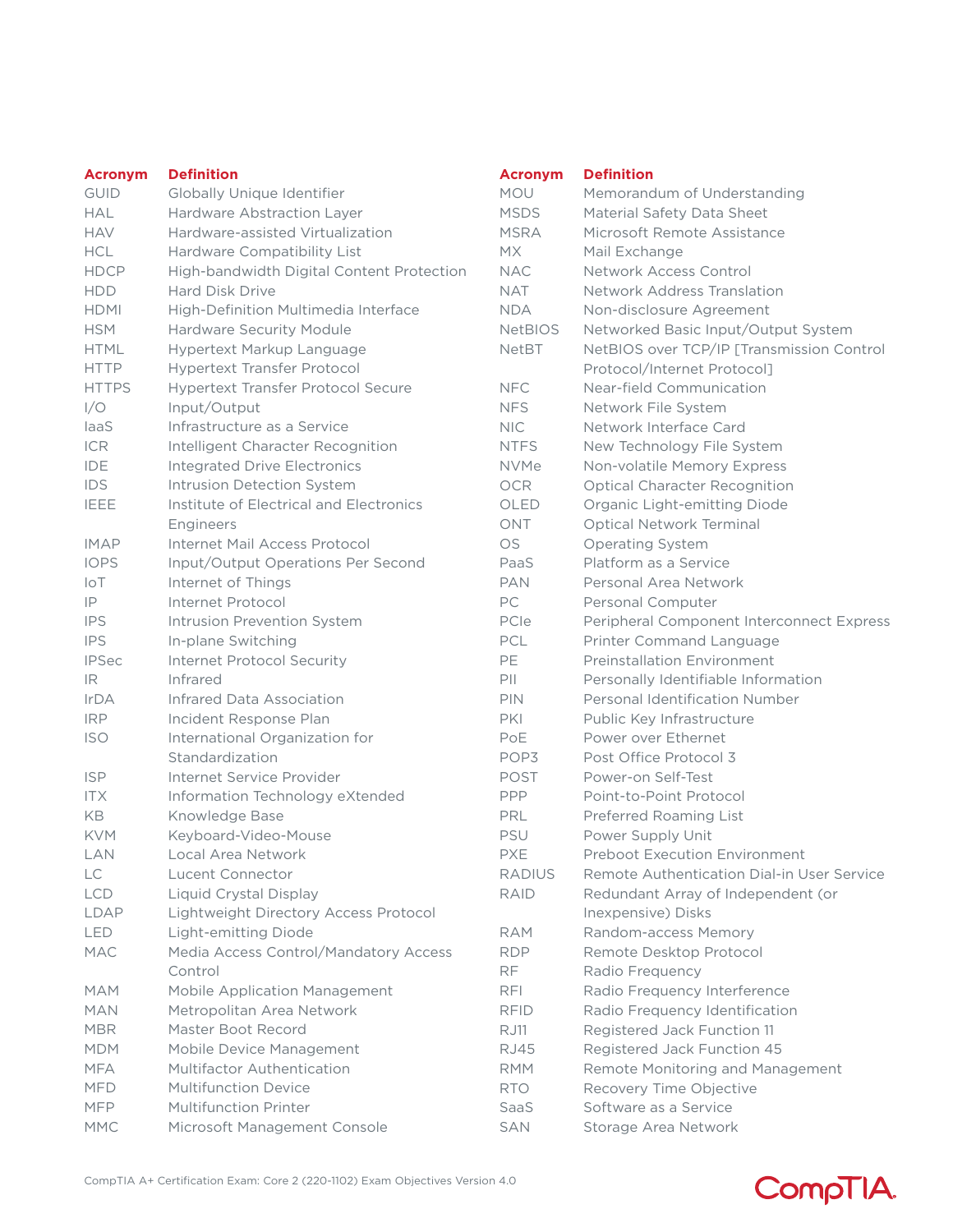| <b>Acronym</b> | <b>Definition</b>                                | <b>Acronym</b> | <b>Definition</b>   |
|----------------|--------------------------------------------------|----------------|---------------------|
| SAS            | Serial Attached SCSI [Small Computer             | <b>TFTP</b>    | <b>Trivial File</b> |
|                | System Interface]                                | <b>TKIP</b>    | Temporal            |
| <b>SATA</b>    | Serial Advanced Technology Attachment            | <b>TLS</b>     | Transport           |
| SC             | Subscriber Connector                             | <b>TN</b>      | <b>Twisted N</b>    |
| <b>SCADA</b>   | Supervisory Control and Data Acquisition         | <b>TPM</b>     | <b>Trusted PI</b>   |
| <b>SCP</b>     | Secure Copy Protection                           | <b>UAC</b>     | User Acco           |
| <b>SCSI</b>    | Small Computer System Interface                  | <b>UDP</b>     | User Data           |
| <b>SDN</b>     | Software-defined Networking                      | <b>UEFI</b>    | Unified Ex          |
| <b>SFTP</b>    | Secure File Transfer Protocol                    | <b>UNC</b>     | Universal I         |
| <b>SIM</b>     | Subscriber Identity Module                       | UPnP           | Universal I         |
| <b>SIMM</b>    | Single Inline Memory Module                      | <b>UPS</b>     | Uninterrup          |
| S.M.A.R.T.     | Self-monitoring Analysis and Reporting           | <b>USB</b>     | Universal :         |
|                | Technology                                       | <b>UTM</b>     | Unified Th          |
| SMB            | Server Message Block                             | <b>UTP</b>     | Unshielde           |
| <b>SMS</b>     | <b>Short Message Service</b>                     | VA             | Vertical A          |
| <b>SMTP</b>    | Simple Mail Transfer Protocol                    | VDI            | Virtual De          |
| <b>SNMP</b>    | Simple Network Management Protocol               | <b>VGA</b>     | Video Gra           |
| <b>SNTP</b>    | Simple Network Time Protocol                     | <b>VLAN</b>    | Virtual LA          |
| <b>SODIMM</b>  | Small Outline Dual Inline Memory Module          | <b>VM</b>      | Virtual Ma          |
| SOHO           | Small Office/Home Office                         | <b>VNC</b>     | Virtual Ne          |
| <b>SPF</b>     | Sender Policy Framework                          | VoIP           | Voice over          |
| SQL            | <b>Structured Query Language</b>                 | <b>VPN</b>     | Virtual Pri         |
| <b>SRAM</b>    | <b>Static Random-access Memory</b>               | <b>VRAM</b>    | Video Ran           |
| SSD            | Solid-State Drive                                | <b>WAN</b>     | Wide Area           |
| <b>SSH</b>     | Secure Shell                                     | <b>WEP</b>     | Wired Equ           |
| <b>SSID</b>    | Service Set Identifier                           | <b>WISP</b>    | Wireless In         |
| <b>SSL</b>     | Secure Sockets Layer                             | <b>WLAN</b>    | Wireless L          |
| SSO            | Single Sign-on                                   | <b>WMN</b>     | Wireless M          |
| <b>ST</b>      | Straight Tip                                     | <b>WPA</b>     | WiFi Prote          |
| <b>STP</b>     | Shielded Twisted Pair                            | <b>WWAN</b>    | Wireless V          |
| <b>TACACS</b>  | <b>Terminal Access Controller Access-Control</b> | <b>XSS</b>     | Cross-site          |
|                | System                                           |                |                     |
| <b>TCP</b>     | <b>Transmission Control Protocol</b>             |                |                     |
| TCP/IP         | Transmission Control Protocol/Internet           |                |                     |
|                | Protocol                                         |                |                     |

### **Acronym Definition** Transfer Protocol Key Integrity Protocol Layer Security Iematic latform Module ount Control gram Protocol tensible Firmware Interface Naming Convention Plug and Play ptible Power Supply Serial Bus **Inteat Management** d Twisted Pair lignment sktop Infrastructure phics Array N [Local Area Network] achine twork Computer r Internet Protocol ivate Network ndom-access Memory a Network uivalent Privacy nternet Service Provider AN [Local Area Network] Mesh Network ected Access Wide Area Network Scripting